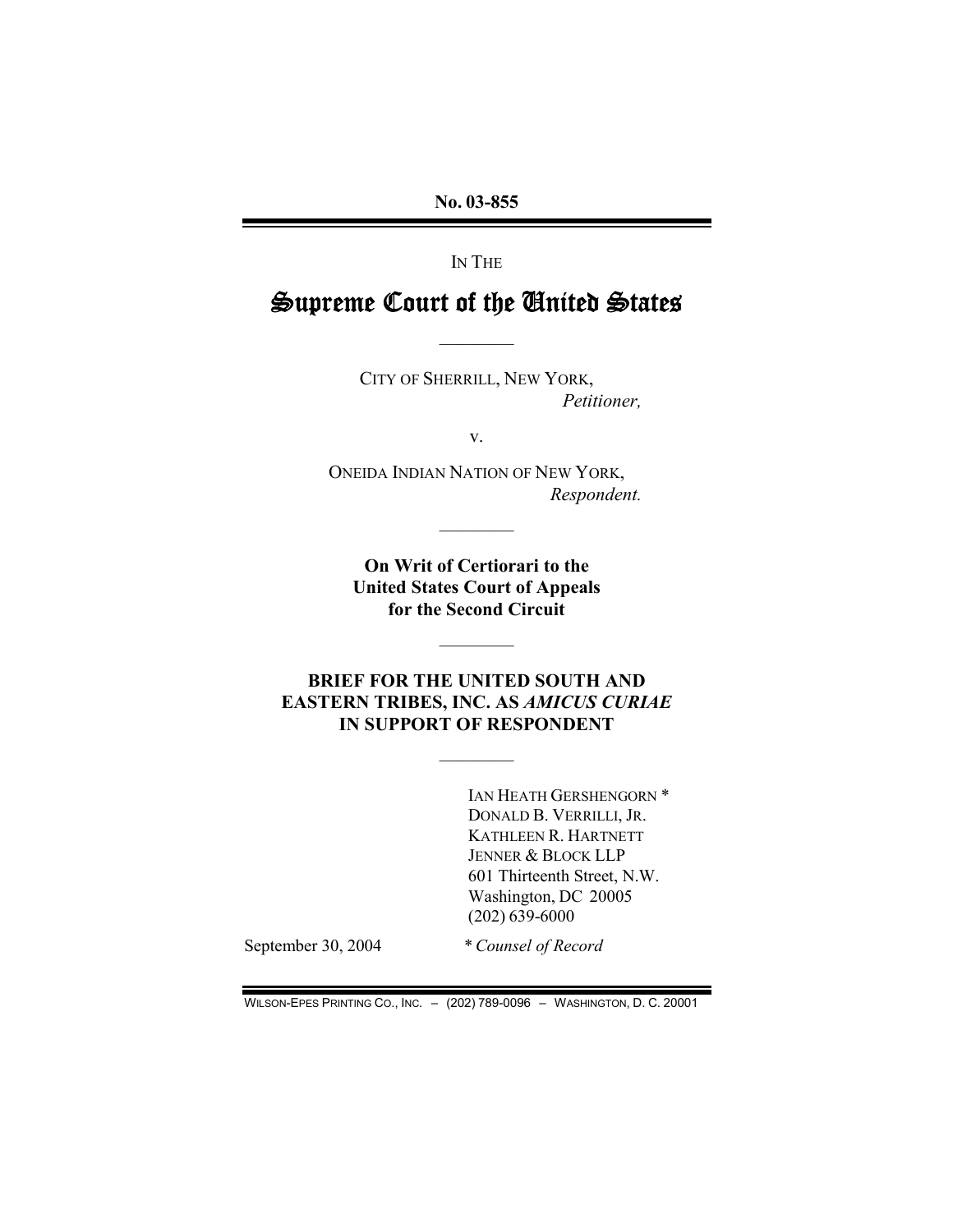## **TABLE OF CONTENTS**

| INTEREST OF AMICUS CURIAE  1                                                                                                                                                                                                                                                                                                                                                       |
|------------------------------------------------------------------------------------------------------------------------------------------------------------------------------------------------------------------------------------------------------------------------------------------------------------------------------------------------------------------------------------|
| INTRODUCTION AND SUMMARY OF                                                                                                                                                                                                                                                                                                                                                        |
|                                                                                                                                                                                                                                                                                                                                                                                    |
|                                                                                                                                                                                                                                                                                                                                                                                    |
| TRIBAL "CONTINUITY" IS IRRELEVANT<br>I.<br>WHERE THE TRIBE AT ISSUE IS THE<br>FEDERALLY RECOGNIZED SUCCESSOR<br>IN INTEREST TO THE TRIBE WHOSE<br>LAND WAS SOLD IN VIOLATION OF                                                                                                                                                                                                    |
| II. BECAUSE THE POLITICAL BRANCHES<br>HAVE NOT TERMINATED<br><b>THE</b><br>ONEIDAS' TRIBAL STATUS - AND<br>INDEED HAVE CONTINUOUSLY<br>TREATED THE ONEIDAS AS A TRIBE<br>SINCE AT LEAST 1794 –<br><b>ANY</b><br>CONTINUITY REQUIREMENT HAS BEEN                                                                                                                                    |
| A. Once The United States Has Recognized<br>A Tribe, It Is For The Political Branches -<br>And Not The Courts - To Determine If<br>And When The Tribe Ceases To Exist 14<br>B. To The Extent That The Courts Have Any<br>Role In Reviewing Tribal Status Or<br>Continuity, That Role Is Not Implicated<br>Where The Evidence Overwhelmingly<br>Demonstrates A Tribe's Longstanding |
|                                                                                                                                                                                                                                                                                                                                                                                    |
|                                                                                                                                                                                                                                                                                                                                                                                    |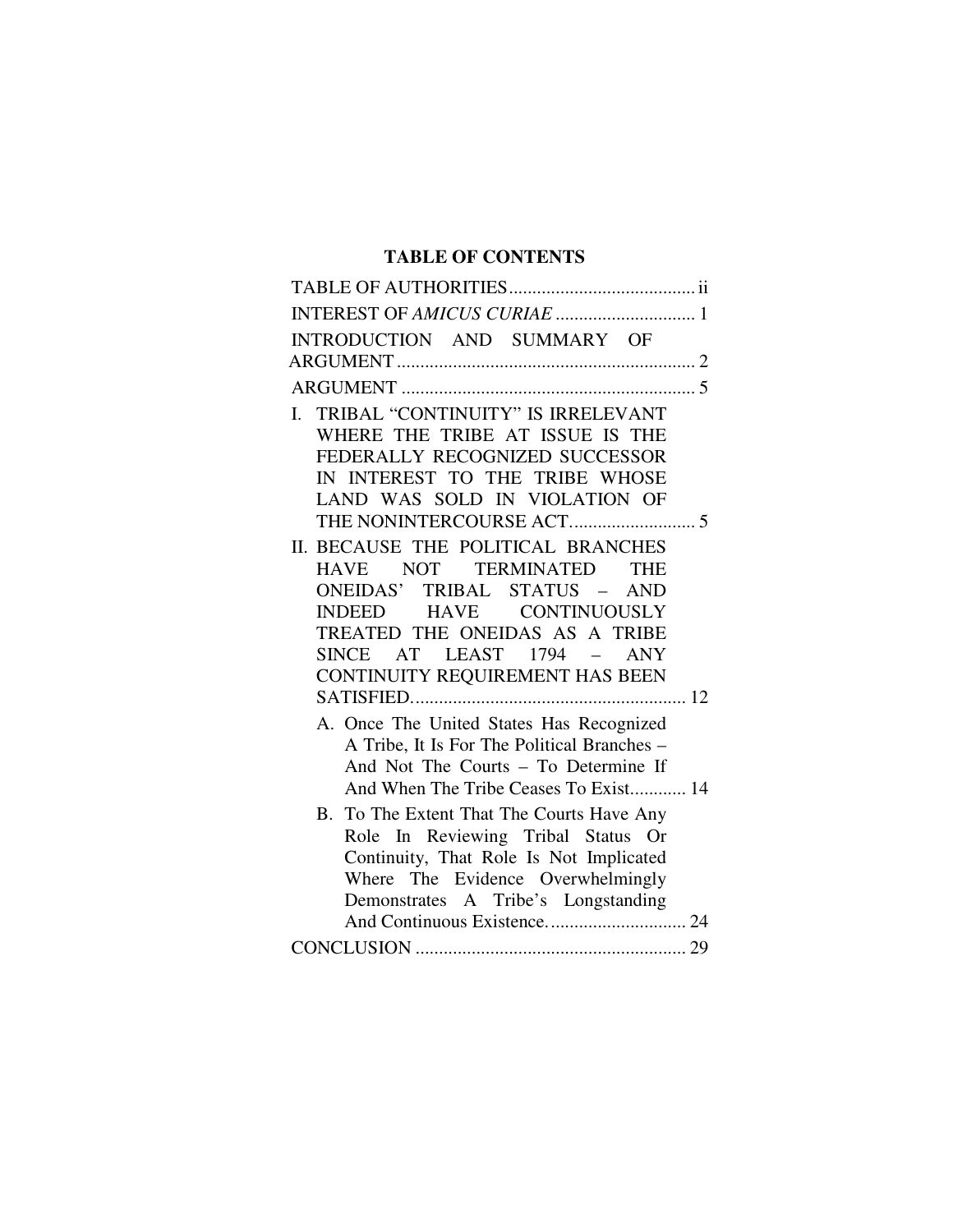## **TABLE OF AUTHORITIES**

## **CASES**

| Baker v. Carr, 369 U.S. 186 (1962) 14, 24, 25                                                    |
|--------------------------------------------------------------------------------------------------|
| Cass County v. Leech Lake Band of Chippewa                                                       |
|                                                                                                  |
| Chippewa Indians v. United States, 307 U.S. 1                                                    |
|                                                                                                  |
| Cotton Petroleum Corp. v. New Mexico, 490 U.S.                                                   |
| County of Yakima v. Confederated Tribes and<br>Bands of Yakima Nation, 502 U.S. 251 (1992) 23    |
| Far East Conference v. United States, 342 U.S.                                                   |
| Franchise Tax Board of California v. Alcan                                                       |
| Golden Hill Paugussett Tribe of Indiana v.<br>Weicker, 39 F.3d 51 (2d Cir. 1994)  18, 21         |
| Grupo Dataflux v. Atlas Global Group, L.P., 124                                                  |
| Joint Tribal Council of the Passamaquody Tribe v.<br>Morton, 528 F.2d 370 (1st Cir. 1975) 18, 19 |
| Jones v. United States, 137 U.S. 202 (1890) 18                                                   |
| In re Kansas Indians, 72 U.S. (5 Wall.) 737 (1867) 15                                            |
| Luther v. Borden, 48 U.S. (7 How.) 1 (1849)  10                                                  |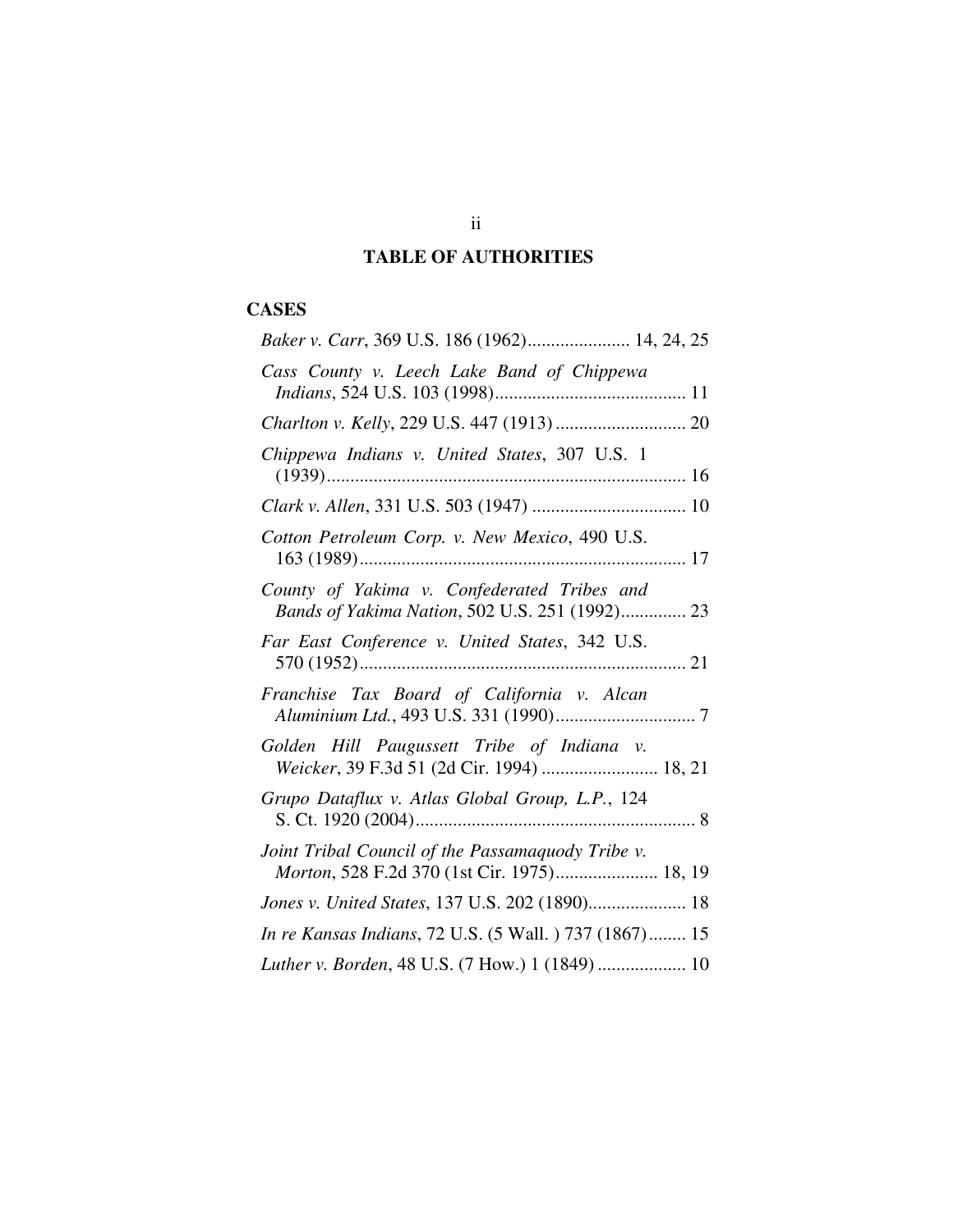| Mashpee Tribe v. New Seabury Corp., 592 F.2d                                                             |
|----------------------------------------------------------------------------------------------------------|
| Mashpee Tribe v. Secretary of the Interior, 820                                                          |
| Mashpee Tribe v. Town of Mashpee, 447 F. Supp.<br>940 (D. Mass. 1978), aff'd, 592 F.2d 575 (1st          |
| Miami Nation of Indians of Indiana, Inc. v. United<br>States Department of Interior, 255 F.3d 342 (7th   |
| Mollan v. Torrance, 22 U.S. (9 Wheat.) 537 (1824)  8                                                     |
| Montana v. Blackfeet Tribe of Indians, 471 U.S.                                                          |
| Montoya v. United States, 180 U.S. 261 (1901)  18                                                        |
| Morton v. Mancari, 417 U.S. 535 (1974)  17                                                               |
| Oneida Indian Nation v. United States, 470 U.S.                                                          |
| Oneida Indian Nation v. United States, 26 Ind. Cl.<br>Comm. 138 (1971), aff'd, 201 Ct. Cl. 546 (1973) 10 |
| Oneida Indian Nation v. Oneida County, 434 F.                                                            |
| Oneida Indian Nation v. Oneida County, 719 F.2d                                                          |
| Oneida Indian Nation v. New York, 194 F. Supp.                                                           |
| Rhode Island v. Narragansett Indian Tribe, 19 F.3d                                                       |

## iii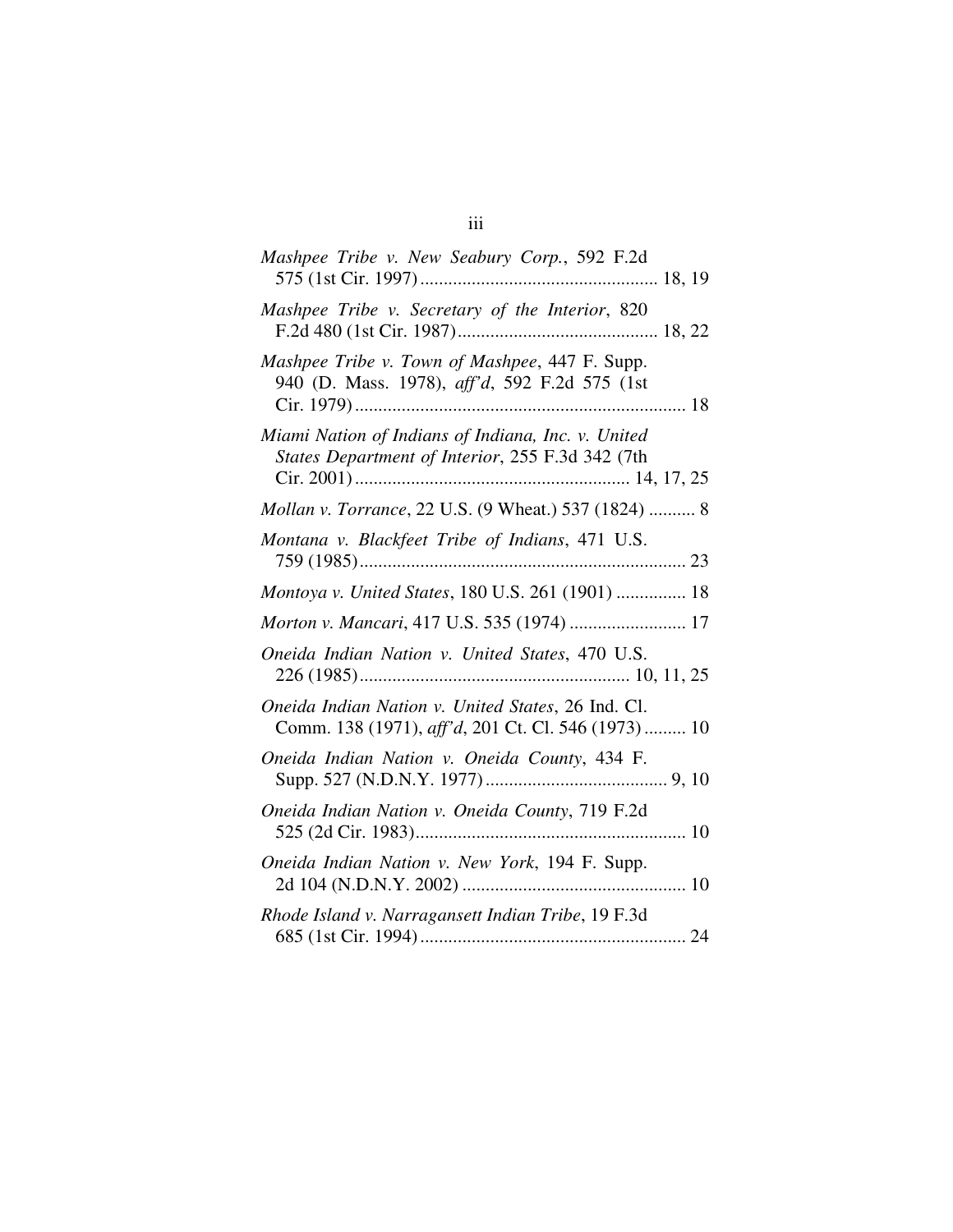| South Carolina v. Catawba Indian Tribe, Inc., 476                                             |
|-----------------------------------------------------------------------------------------------|
| Terlinden v. Ames, 184 U.S. 270 (1902) 10, 20                                                 |
| Tiger v. Western Investment Co., 221 U.S. 286                                                 |
| United States v. Boylan, 256 F. 468 (N.D.N.Y.                                                 |
| United States v. Candelaria, 271 U.S. 432 (1926)  13, 18                                      |
| United States v. Chavez, 290 U.S. 357 (1933) 13                                               |
|                                                                                               |
| United States v. Elm, 25 F. Cas. 1006 (N.D.N.Y.                                               |
| United States v. Holliday, 70 U.S. (3 Wall.) 407                                              |
| United States v. John, 437 U.S. 653 (1978) 8, 16                                              |
| United States v. Joseph, 94 U.S. 614 (1876) 12                                                |
| United States v. Lara, 124 S. Ct. 1628 (2004) 17                                              |
|                                                                                               |
| United States v. Pink, 315 U.S. 203 (1942)  17                                                |
| United States v. Rickert, 188 U.S. 432 (1903) 16, 20                                          |
| United States v. Sandoval, 231 U.S. 28 (1913) 12, 24                                          |
| United States v. Waller, 243 U.S. 452 (1917) 16                                               |
| Valley Forge Christian College v. Americans<br>United for Separation of Church & State, Inc., |
|                                                                                               |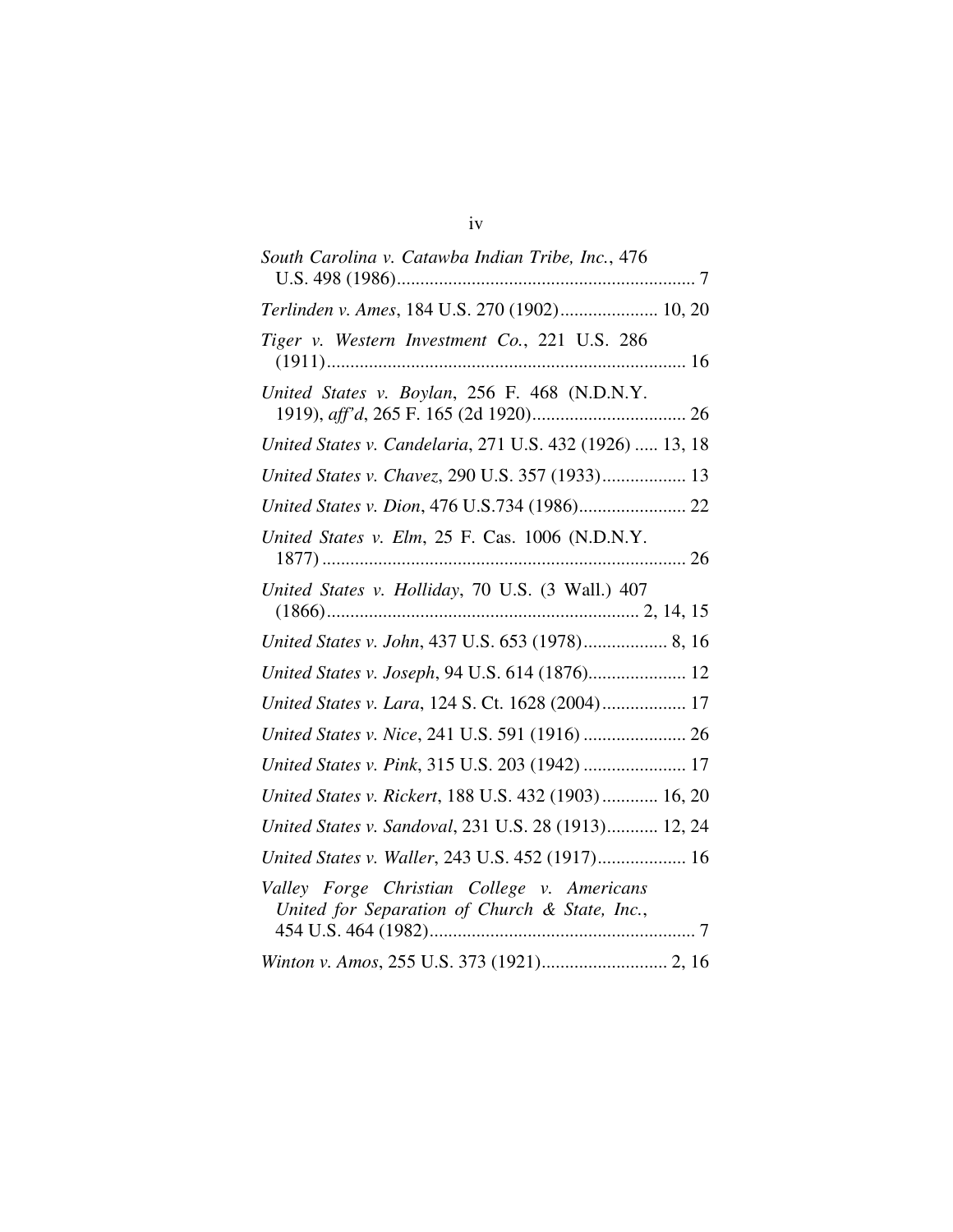### **CONSTITUTION & STATUTES**

| Indian Trade and Intercourse Act, 1 Stat. 137   |
|-------------------------------------------------|
| The Federally Recognized Indian Tribe List Act, |

## **LEGISLATIVE MATERIALS**

H.R. Rep. No. 103-781 (1994).......................................... 17

## **MISCELLANEOUS**

| 1870-1920 Comm'r of Indian Affairs Ann. Reports 27, 28                                                                                                                                         |
|------------------------------------------------------------------------------------------------------------------------------------------------------------------------------------------------|
| Robert N. Clinton & Margaret T. Hotopp, Judicial<br>Enforcement of the Federal Restraints on<br>Alienation of Indian Land: The Origins of the<br>Eastern Land Claims, 31 Me. L. Rev. 17 (1979- |
|                                                                                                                                                                                                |
| Barbara N. Coen, Tribal Status Decision Making:<br>A Federal Perspective on Acknowledgment, 37                                                                                                 |
|                                                                                                                                                                                                |
| Felix S. Cohen, Federal Indian Law (1982 ed.)  15, 20                                                                                                                                          |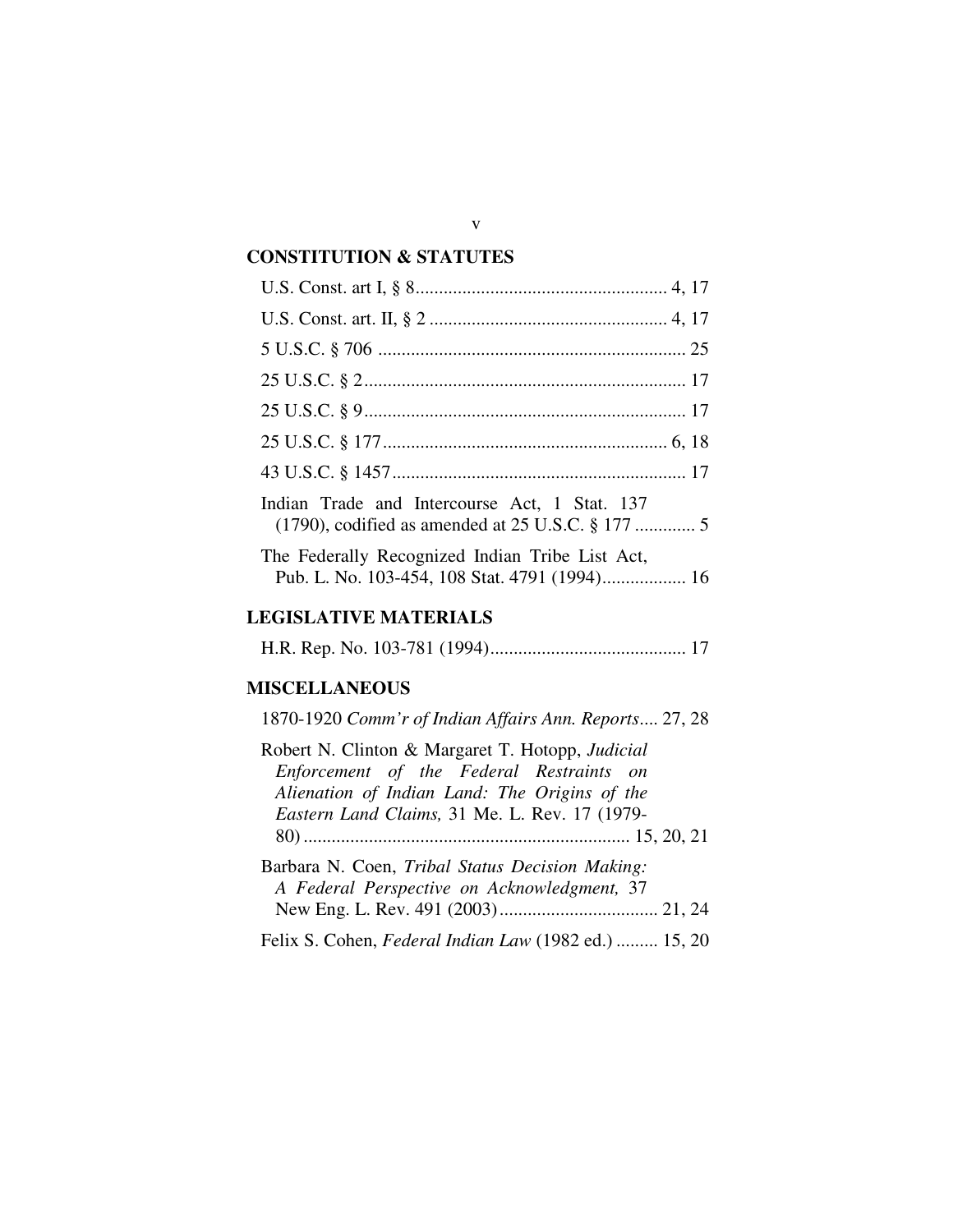| Francis M. Hugo, Manual for Use of the<br>Legislature of the State of New York (1918) 28                                                            |
|-----------------------------------------------------------------------------------------------------------------------------------------------------|
| Letter from Bureau of Indian Affairs to William                                                                                                     |
| New York Iroquois Censuses, 1886-1924 (Heritage                                                                                                     |
|                                                                                                                                                     |
| William W. Quinn, Jr., Federal Acknowledgment<br>of American Indian Tribes: Authority, Judicial<br>Interposition, and 25 C.F.R. § 83, 17 Am. Indian |
| The Six Nations of New York: The 1892 United<br>States Extra Census Bulletin (Cornell Univ. Press                                                   |
| 13A Charles A. Wright & Arthur R. Miller,<br>Federal Practice and Procedures (2d ed. 1984)  15                                                      |

## vi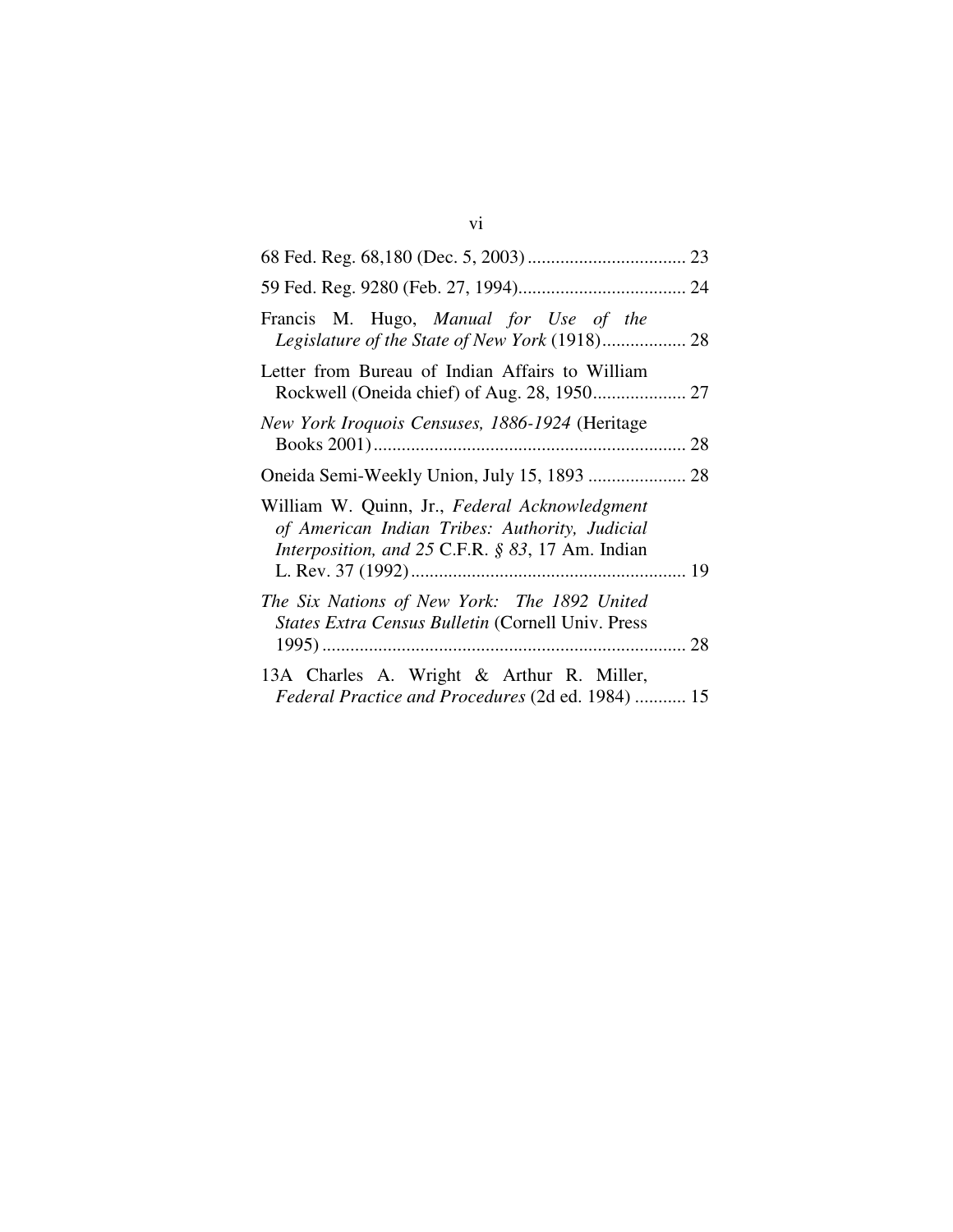## **INTEREST OF** *AMICUS CURIAE* **1**

The United South and Eastern Tribes, Inc. ("USET") is a non-profit, inter-tribal organization founded in 1968, comprising twenty-four federally-recognized tribal governments from an area stretching from Maine to Texas. 2 USET is dedicated to promoting Indian leadership, improving the quality of life for American Indians, and protecting Indian rights and natural resources on tribal lands.

Petitioner's contention that the federal courts can and must second-guess the determinations of the political branches as to the core fact of tribal recognition and must independently assess a Tribe's "continuous tribal existence" strikes deep at the concerns of USET's members. For the

<sup>&</sup>lt;sup>1</sup> Pursuant to Rule 37.3, the parties have consented to the submission of this brief. Letters of consent have been filed with the Clerk. No party authored this brief in whole or in part, and no person or entity, other than *amicus curiae*, its members, or its counsel, has made a monetary contribution to the preparation or submission of this brief.

<sup>&</sup>lt;sup>2</sup> The twenty-four member Tribes of USET are the Alabama-Coushatta Tribe of Texas; the Aroostook Band of Micmac Indians; the Catawba Indian Nation; the Cayuga Nation; the Chitimacha Tribe of Louisiana; the Coushatta Tribe of Louisiana; the Eastern Band of Cherokee Indians; the Houlton Band of Maliseet Indians; the Jena Band of Choctaw Indians; the Mashantucket Pequot Tribal Nation; the Miccosukee Tribe of Florida; the Mississippi Band of Choctaw Indians; the Mohegan Tribe of Connecticut; the Narragansett Indian Tribe; the Oneida Indian Nation of New York; the Passamaquoddy Tribe-Indian Township; the Passamaquoddy Tribe-Pleasant Point; the Penobscot Indian Nation; the Poarch Band of Creek Indians; the Seminole Tribe of Florida; the Seneca Nation of Indians; the St. Regis Band of Mohawk Indians; the Tunica-Biloxi Indians of Louisiana; the Wampanoag Tribe of Gay Head (Aquinnah).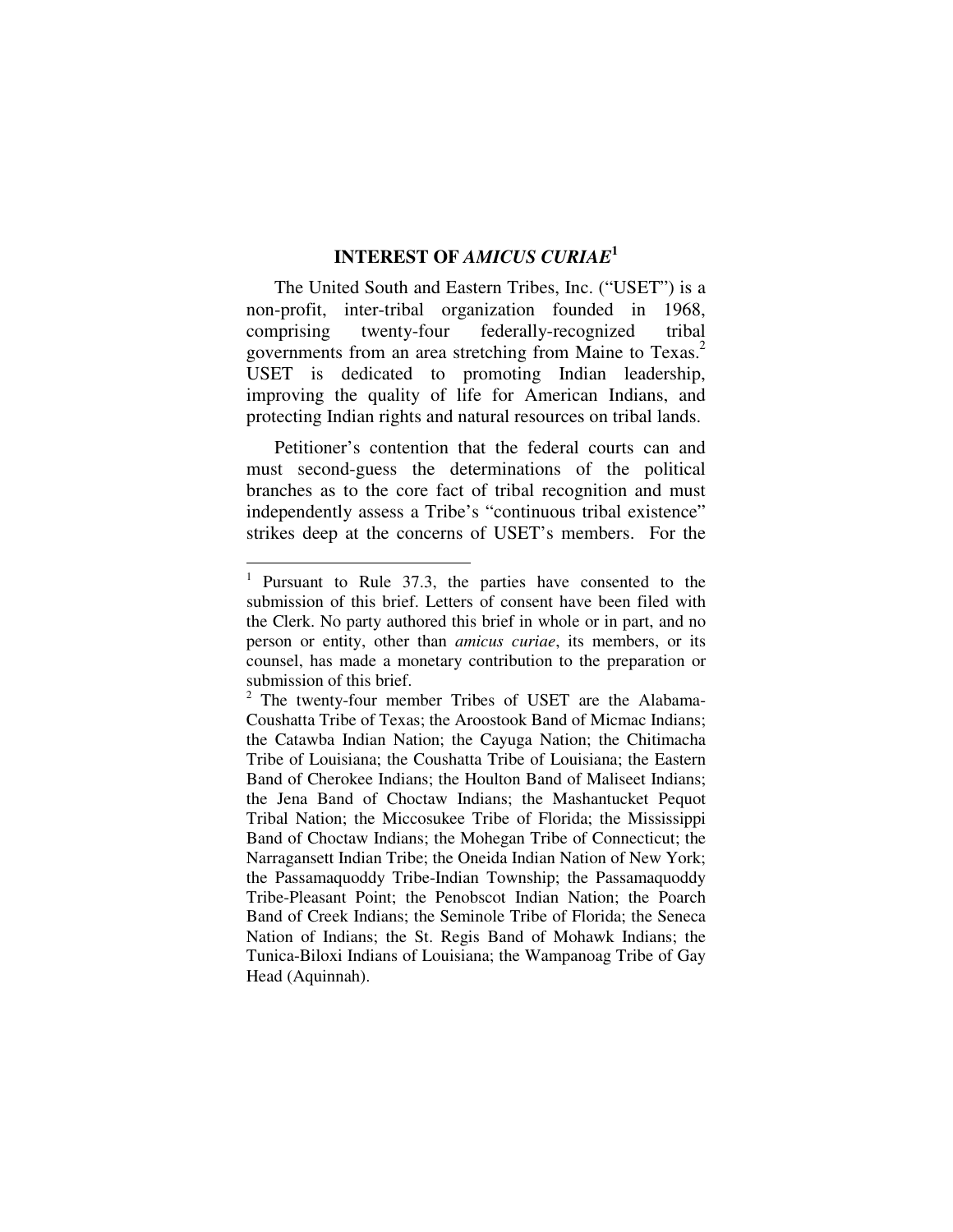better part of 150 years, this Court has expressly held that the decision of the federal political branches to recognize a Tribe is a political question that the federal courts may not review. Requiring Tribes to defend and reestablish their tribal status in court after having received federal recognition by the political branches represents an affront to Tribes, which have relied on the political branches' representations and determinations regarding their tribal status. Moreover, litigation concerning alleged tribal "discontinuity," particularly where, as in the instant case, a Tribe has been recognized by the federal government for centuries, threatens to turn all disputes involving the sovereignty of USET members into lengthy, expensive, and disruptive factspecific inquiries into tribal history. Such inquiries place a tremendous strain on limited tribal resources. USET thus has a substantial interest in opposing petitioner's novel "continuity" attack and in ensuring that this Court affirms its longstanding precedent that the federal political branches' recognition of a Tribe is binding on the courts and all parties in all but the most unusual circumstances.

#### **INTRODUCTION AND SUMMARY OF ARGUMENT**

In an unbroken line of precedent spanning nearly a century-and-a-half, this Court has held that, once the political branches have recognized a Tribe, it is not the province of the judiciary to second-guess that determination and separately inquire into tribal existence. To the contrary, if the "political departments" have recognized a Tribe – as they have for centuries, in the case of the Oneidas – then "this court must do the same," *United States v. Holliday*, 70 U.S. (3 Wall.) 407, 419 (1866), for "it rests with Congress to determine when the relationship [between the Tribe and the United States] shall cease." *Winton v. Amos*, 255 U.S. 373, 392 (1921); *see also* Pet. App. 44a (same).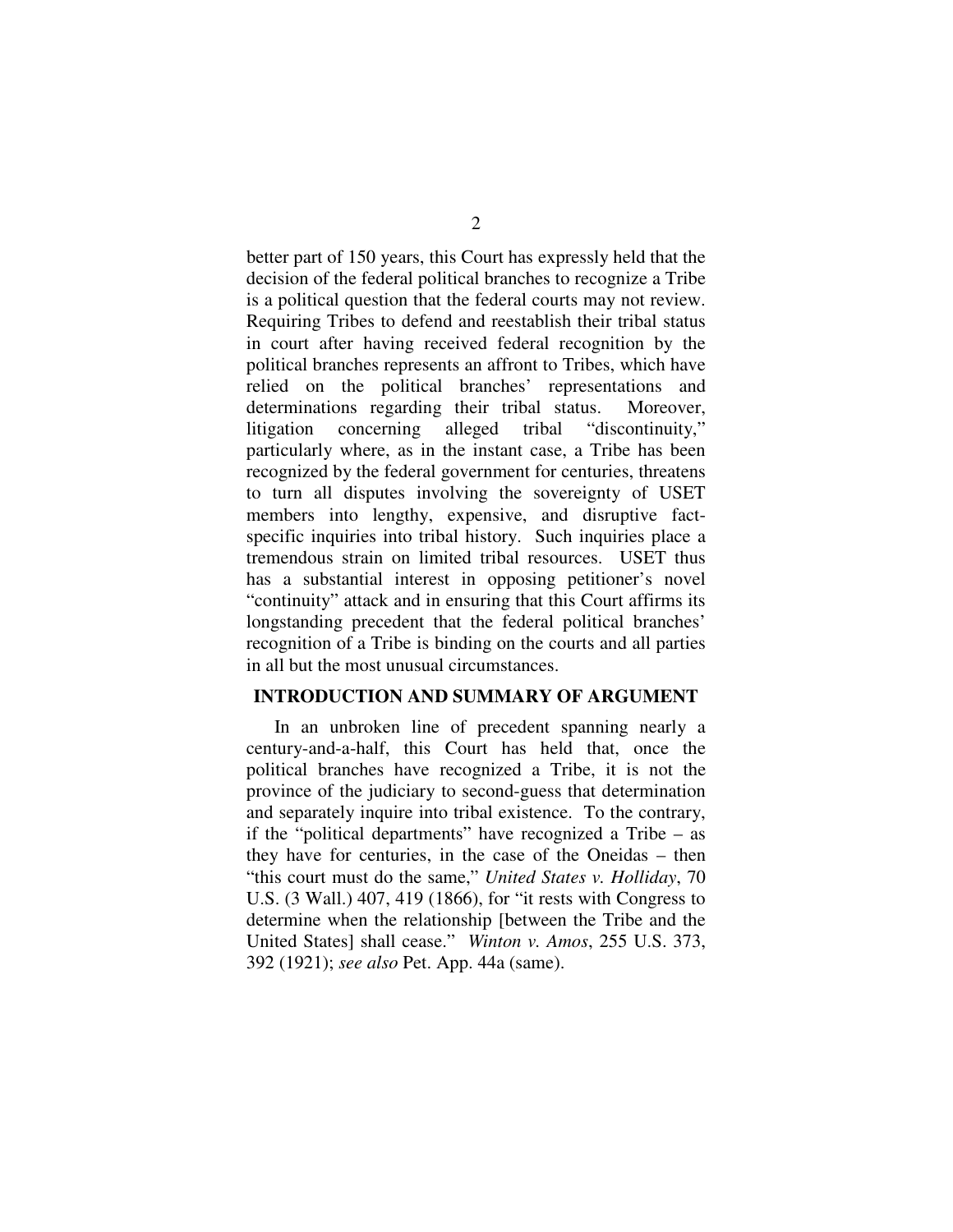Entirely ignoring this line of cases, petitioner and its *amici* advance the novel argument that the federal courts hearing a claim under the Nonintercourse Act must conduct a searching inquiry to determine whether, for some ill-defined period over the course of a Tribe's history, there has been a temporary "lapse" in "tribal status." Petr. Br. 40-41, Br. for Cayuga County *et al.* at 4. According to petitioner, a Tribe has "no rights" under the Act unless the Tribe "has been in continuous tribal existence" from the time of the alleged violation. Petr. Br. at 40. *Any* lapse in tribal "continuity" – a vague concept that petitioner never defines – terminates a Tribe's rights. This is so regardless of whether the Tribe has been (as here) explicitly recognized by the political branches of the United States as the successor in interest to the Tribe that suffered the Nonintercourse Act violation. Indeed, in petitioner's view, even where (as here) a Tribe has been formally recognized by the United States for centuries, "continuity" remains at issue, and a court must independently evaluate the bedrock fact of tribal recognition at each moment in the Tribe's history.

Petitioner's view is not, and should not be, the law. No judicial inquiry into tribal status is necessary or appropriate in this case because respondent (1) has been deemed by the political branches to be the successor-in-interest entitled to assert the instant claim, and (2) has been recognized by the political branches as a Tribe and has never had such recognition withdrawn. In arguing otherwise, petitioner ignores entirely this Court's longstanding precedent establishing that matters of tribal recognition and tribal status are quintessential "political questions" into which courts should not intervene, except in the most extraordinary of circumstances. That precedent is well-grounded. The Constitution expressly vests broad power to recognize Tribes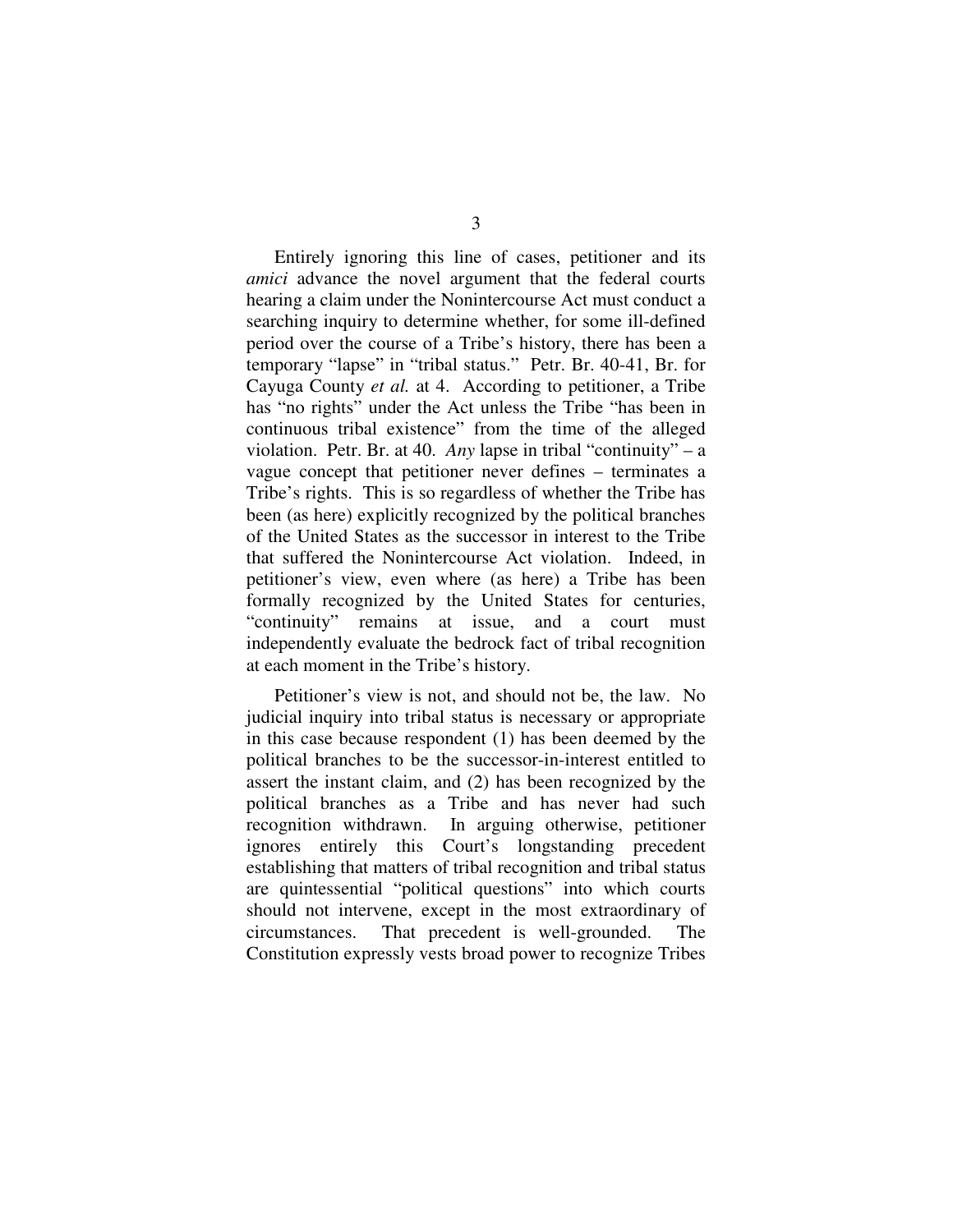in the political branches, through the Indian Commerce Clause, U.S. Const. art. I, § 8, cl. 3, and the Executive's treaty-making and war powers, *id.* art. II, § 2, cls. 1-2, as well as the Executive's power to recognize foreign governments. Moreover, establishing a Tribe's status over the course of centuries is a massive undertaking, involving voluminous fact-gathering, informed by anthropological and historical expertise, to make what is, ultimately, a political judgment. Such an inquiry is ill-suited to judicial determination.

Rather than confront this case law, petitioner cites only a handful of lower court decisions in which courts found it necessary to make tribal status determinations to adjudicate Nonintercourse Act claims. But those cases involved Tribes that – unlike the Oneidas – were not federally recognized, and that had not maintained a long, documented history of formal treaty and trust relations with the United States. Because those Tribes lacked federal recognition, courts were required to assess the Tribes' status, including (*inter alia*) continuity of tribal leadership, to determine whether the Tribes were entitled to mount Nonintercourse Act claims. Those cases – which *expanded* the protection of the Nonintercourse Act beyond federally recognized Tribes – provide no support for a free-floating "continuity" inquiry for federally recognized Tribes.

Not only would requiring a full-blown inquiry into tribal continuity in every Nonintercourse Act case run counter to this Court's precedent, but it would impose a senseless burden on both Tribes and courts. A costly, resourceintensive analysis of the Oneidas' historical pedigree is pointless. The political branches have formally recognized the Oneidas, fulfilled their treaty obligations to the Oneidas for over two centuries, and, indeed, determined that the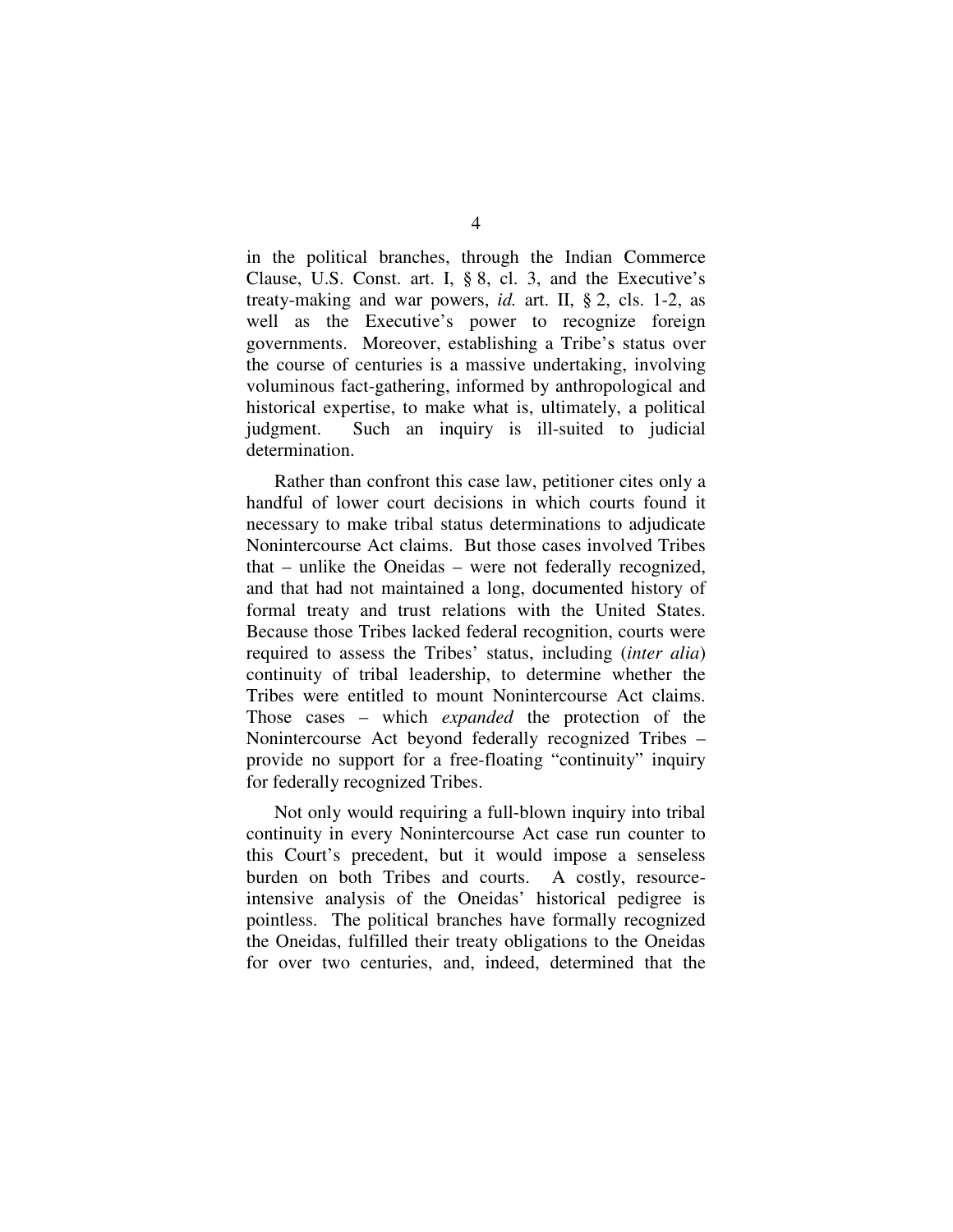Oneidas *are* the Tribe whose Nonintercourse Act rights were violated. In the face of such determinations, a judicial inquiry into tribal continuity erects a needless obstacle to a Tribe's assertion of its congressionally created rights.

Moreover, requiring federally recognized Tribes to reestablish their continuous existence whenever an opposing party raises the issue (or points to one or two questionable shards of evidence on the topic, which is all that petitioner has done here) would be an affront to Tribes, such as the Oneidas, that have relied upon their longstanding relationship with the United States government. Where the political branches have continuously recognized a Tribe throughout this Nation's history, and where the Tribe has managed, despite great adversity and patently illegal actions by the State, to remain intact as a Tribe, requiring the Tribe to undergo a searching tribal "continuity" each time it seeks to vindicate its rights would be as unjust as it is unprecedented.

#### **ARGUMENT**

**I. TRIBAL "CONTINUITY" IS IRRELEVANT WHERE THE TRIBE AT ISSUE IS THE FEDERALLY RECOGNIZED SUCCESSOR IN INTEREST TO THE TRIBE WHOSE LAND WAS SOLD IN VIOLATION OF THE NONINTERCOURSE ACT.**

Petitioner has made the unprecedented claim that the land at issue may not be deemed Indian country and that the Oneidas have *no* rights under the Indian Trade and Intercourse Act, 1 Stat. 137 (1790) (codified as amended at 25 U.S.C. § 177) ("Nonintercourse Act"), unless the federal courts conclude that "the Oneida Indian Nation has been in continuous tribal existence since the Properties became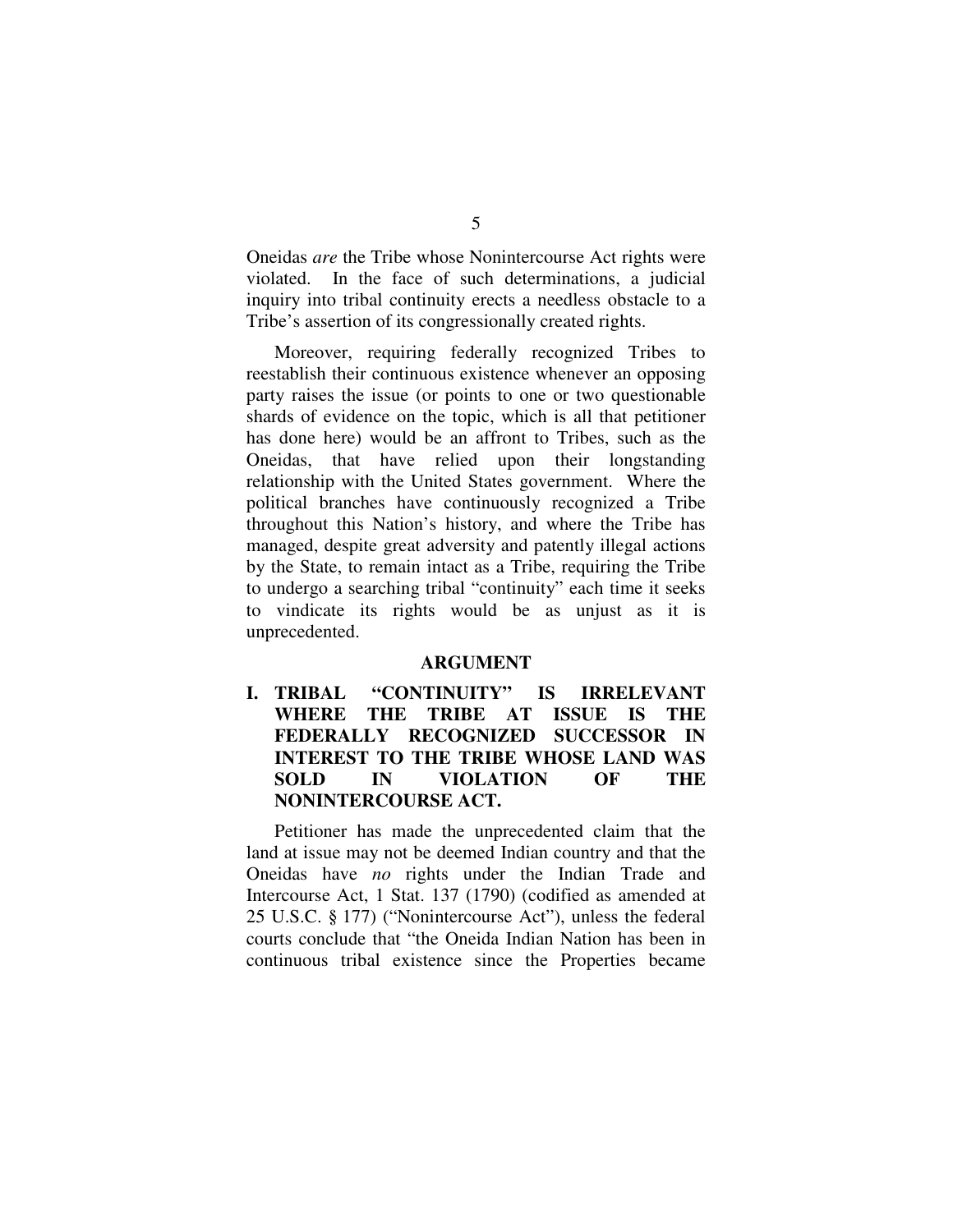subject to the Act." Petr. Br. at 40. The Oneidas' alleged "discontinuity" – a term petitioner never defines – is a red herring. When the political branches have determined that the Tribe raising a Nonintercourse Act claim is the successor in interest to the Tribe whose land was illegally sold, it is irrelevant whether the Tribe's existence was continuous. That is what the Second Circuit held, *see* Pet. App. 42a (holding that there is "no requirement in the law that a federally recognized tribe demonstrate its continuous existence in order to assert a claim to its reservation land"), and that holding is correct.

Petitioner's contrary argument has no basis in law or logic. According to petitioner, "If there was a lapse in the Oneida Indian Nation's tribal status, [Nonintercourse Act] coverage and Indian country status both terminate at the moment in time when that lapse begins." Petr. Br. at 41. That argument – that any lapse terminates tribal status – is sufficiently extreme that even petitioner's *amici* reject it, acknowledging that "a one-year lapse in tribal identity, or even a five- or ten-year lapse, might not break the connection between the historic tribe's treaty rights and the modern group claiming those rights." Br. for Cayuga County *et al.*, at 8-9. In any event, the core claim of petitioner and its *amici* that there must be a judicial inquiry into continuity for *every* claim under the Nonintercourse Act is without foundation.

The Nonintercourse Act imposes no such requirement. Rather, the statutory text makes clear that a violation of the Act is complete at the moment that a conveyance of land takes place, without the consent of the United States, "from any Indian nation or tribe of Indians." 25 U.S.C. § 177. From that moment forward, the land transfer shall be of no "validity in law or equity." *Id.* It is undisputed that the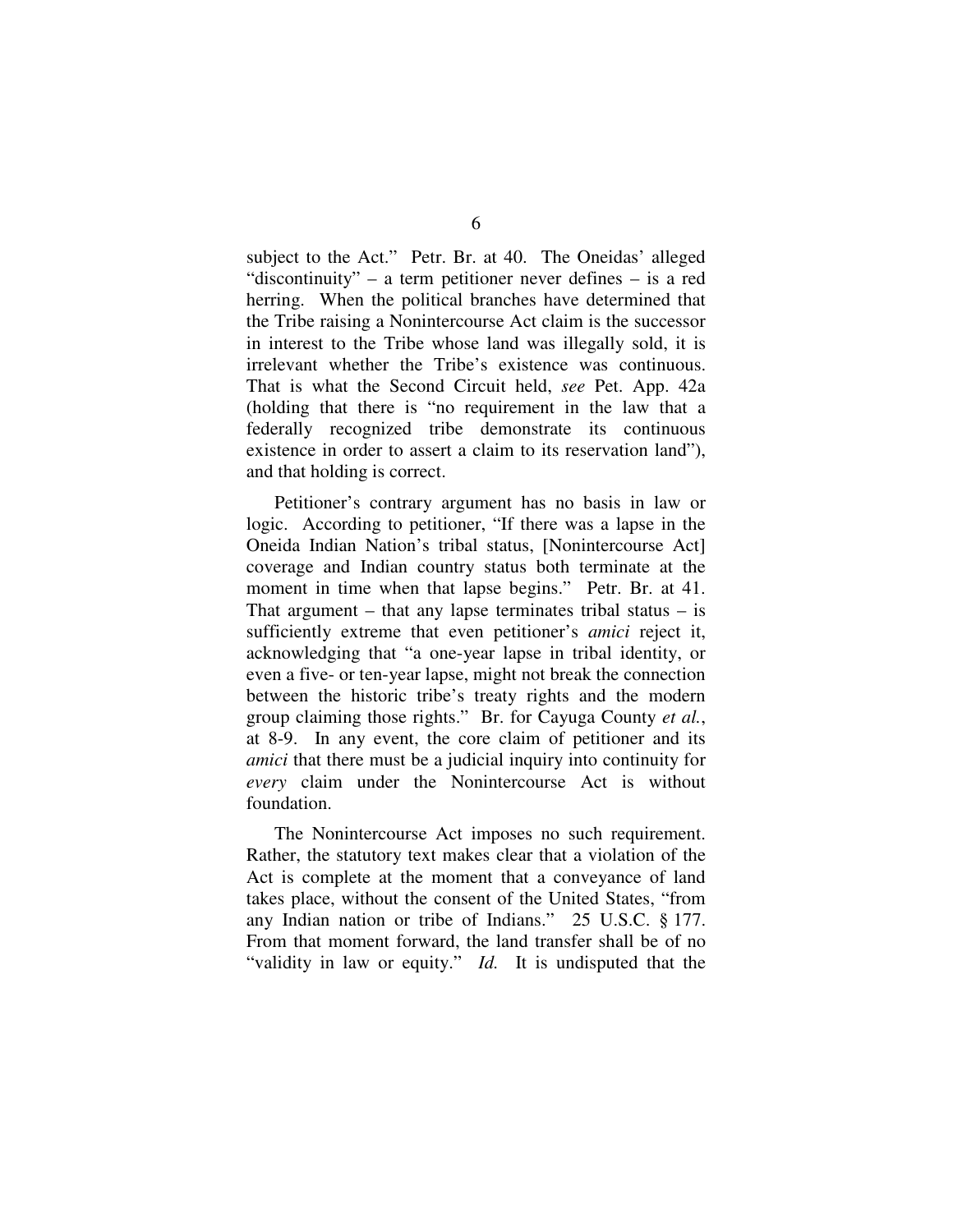Oneidas were an "Indian nation or tribe of Indians" at the time of the sale of lands at issue here. Accordingly, the Oneidas have demonstrated the tribal status to needed to establish a Nonintercourse Act violation.

The only other issue relevant to tribal status is whether the plaintiff Tribe may seek to remedy the Nonintercourse Act violation. But that inquiry reflects only the standard requirement that plaintiff allege sufficient "injury in fact" – *i.e.*, that plaintiff "personally has suffered some actual or threatened injury" as a result of the defendant's allegedly illegal conduct – to have standing to bring the claim. *Valley Forge Christian College v. Americans United for Separation of Church & State, Inc.*, 454 U.S. 464, 472 (1982); *Franchise Tax Board of Cal. v. Alcan Aluminium Ltd.*, 493 U.S. 331, 335 (1990). Where, as here, the plaintiff Tribe is indisputably the successor in interest of the Tribe that has suffered the Nonintercourse Act violation, then the plaintiff has alleged the "personal" connection to the alleged violation necessary to show "injury in fact," and the suit should be allowed to proceed. *Cf. South Carolina v. Catawba Indian Tribe, Inc.*, 476 U.S. 498, 500 n.2 (1986) (adjudicating a Tribe's claims on the assumption that "respondent is the successor in interest of the Catawba Indian Tribe of South Carolina").

Petitioner, however, would require a plaintiff show continuous tribal existence. But petitioner offers no justification for imposing such a requirement, other than the conclusory assertion that *not* requiring continuity would be "illogical, circular and incorrect." Petr. Br. at 40. Moreover, petitioner's claimed requirement is inconsistent with general legal principles, under which plaintiffs routinely bring suit even though they may have lacked standing had they sued earlier. Indeed, the rule that petitioner suggests is in direct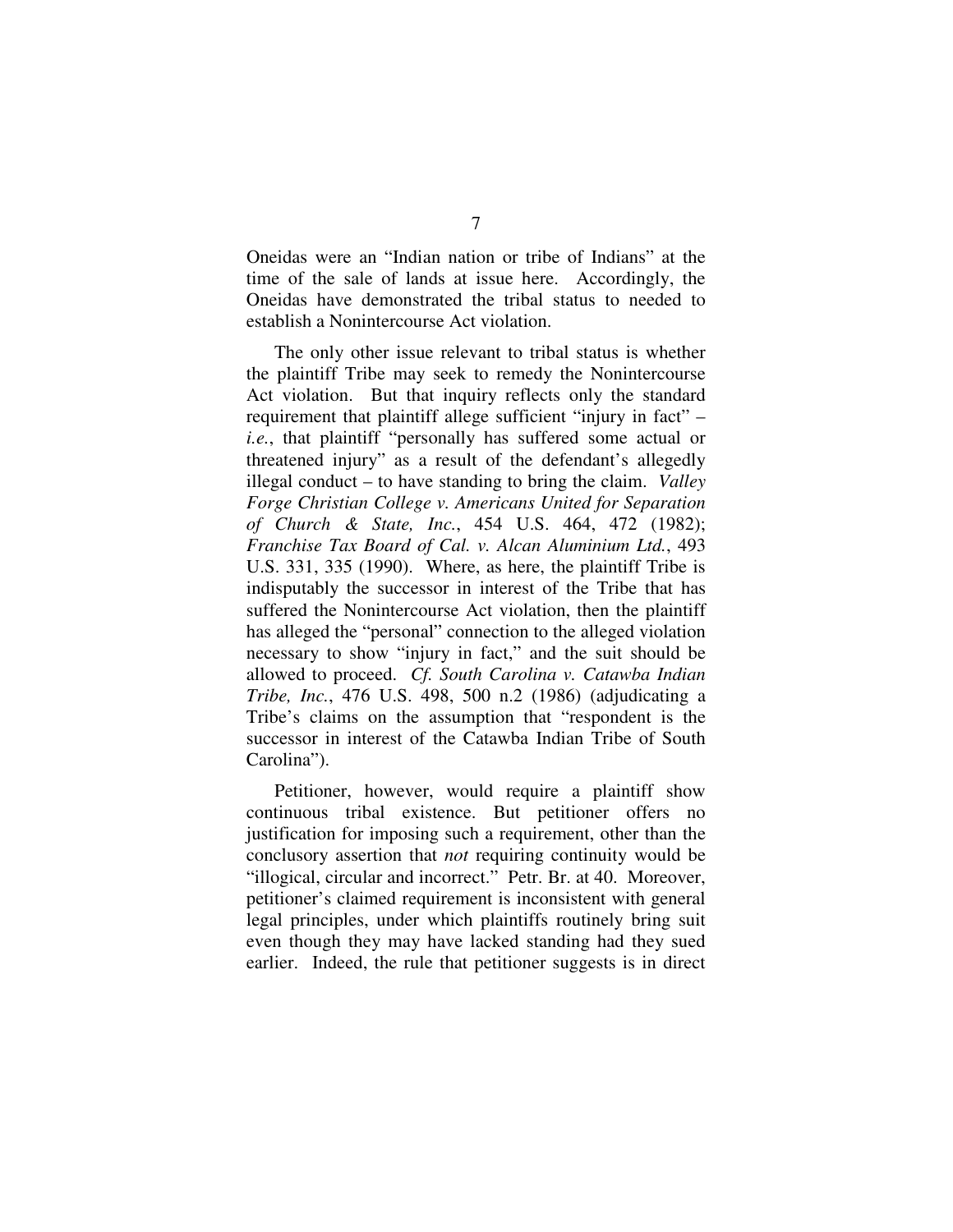conflict with the principle articulated by the Court that if a plaintiff has standing at the time of suit, no inquiry into past standing is necessary or appropriate. *See, e.g. Grupo Dataflux v. Atlas Global Group, L.P.*, 124 S. Ct. 1920, 1924 (2004) ("It has long been the case that 'the jurisdiction of the Court depends upon the state of things at the time of the action brought.'") (quoting *Mollan v. Torrance*, 22 U.S. (9 Wheat.) 537, 539 (1824)).

Nor does petitioner's novel continuity test find any support as a matter of Indian law. Indeed, in *United States v. John*, 437 U.S. 653 (1978), this Court flatly rejected an analogous effort to invest tribal continuity with talismanic significance, holding that "[n]either the fact that the [Tribe is] merely a remnant of a larger group of Indians, long ago removed from Mississippi, nor the fact that federal supervision over them has not been continuous, destroys the federal power to deal with them." 437 U.S. at 653.

Lacking any support from this Court's Indian law precedent or general legal principles, petitioner suggests nonetheless that the lower courts have imposed a tribal continuity requirement. *See* Petr. Br. at 40-41. But as the Second Circuit correctly concluded, *see* Pet. App. 42a & n.23, *none* of the cases cited by petitioner involved – as the instant case does – a determination by the political branches that the plaintiff Tribe was a successor in interest to the Tribe whose rights were violated. Rather, in each of those cases,

<sup>3</sup> Indeed, the discontinuity allegations in *John* were strikingly similar to those raised by petitioner. It was alleged that "since 1830 the Choctaws residing in Mississippi have become fully assimilated into the political and social life of the State, and that the Federal Government long ago abandoned its supervisory authority over these Indians." 437 U.S. at 652.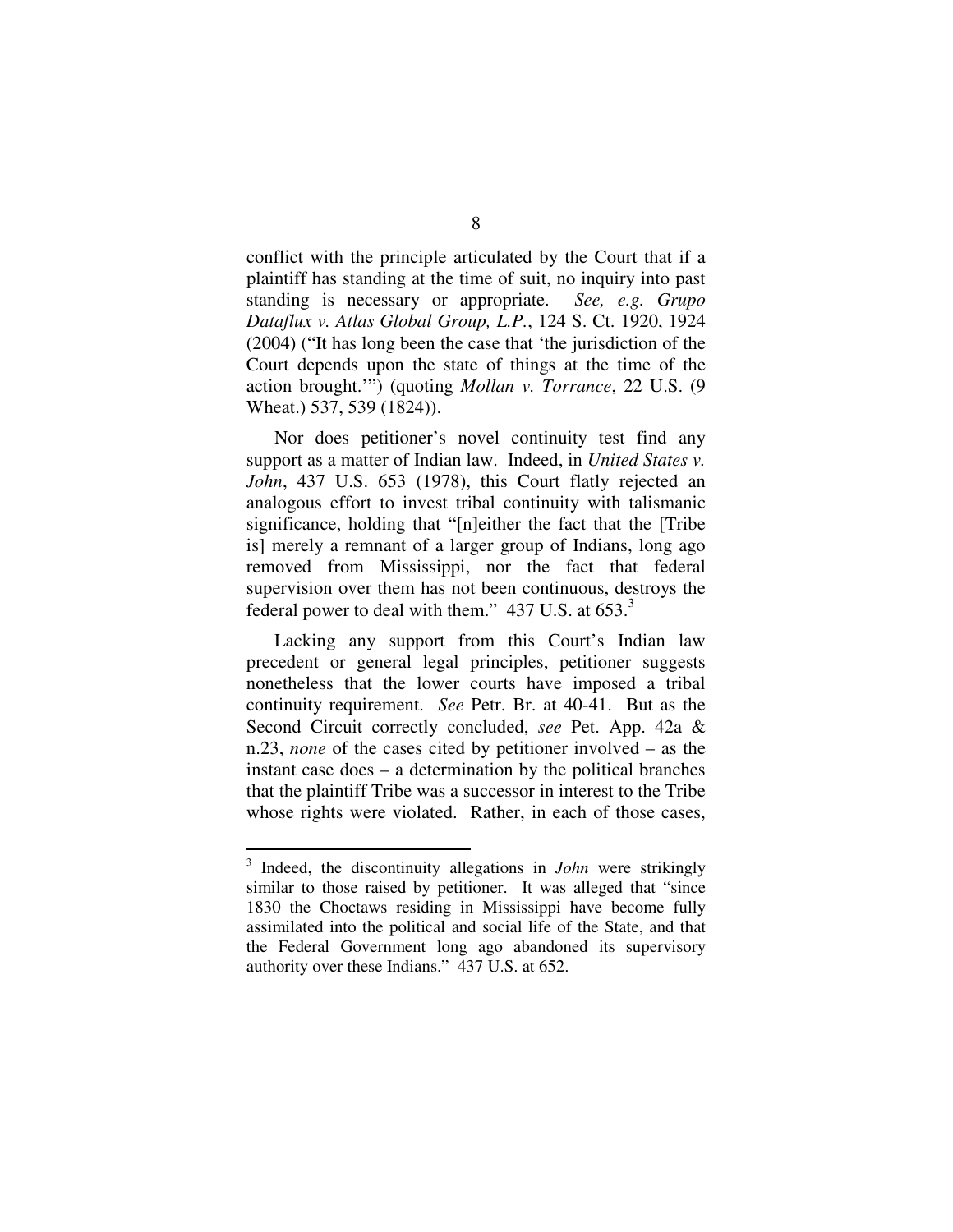the court was faced with adjudicating a Nonintercourse Act claim in the absence of a federal determination that the Tribe was the proper party to bring the claim. Lacking relevant federal guidance, the courts looked to tribal continuity – among other factors – to determine whether the parties bringing suits were proper plaintiffs. Regardless whether a continuity analysis is appropriate in the *absence* of a determination by the political branches, there is no basis (and petitioner has pointed to no authority) for importing such a requirement when the political branches have determined that a Tribe is indeed a successor in interest.

Here, the political branches have spoken, declaring unambiguously that respondent is the successor in interest to the Oneida Tribe that signed the 1794 Treaty and whose land was subsequently sold in violation of the Nonintercourse Act. Demonstrating this most clearly, the United States pays annuities owed from the 1794 Treaty to respondent, as it has done for centuries. *Oneida Indian Nation v. Oneida County*, 434 F. Supp. 527, 538 (N.D.N.Y. 1977) ("The New York Oneidas still receive annuities under the 1794 Treaty with the Six Nations."). If respondent were not the political successor to the original Oneida Tribe – and if the political branches of the United States Government did not recognize respondent as such – then there would be no basis for such payments.

Moreover, the Executive Branch has submitted a sworn statement in the Oneidas' land claims litigation declaring that respondent is not only the successor in interest to the Tribe that signed the 1794 Treaty, but that the Tribes are actually one and the same. *See* JA 207 ("The Oneida Indian Nation of New York is one of the Indian tribes which entered into and signed the . . . Treaty with the Six Nations, dated November 11, 1794, 7 Stat. 43.").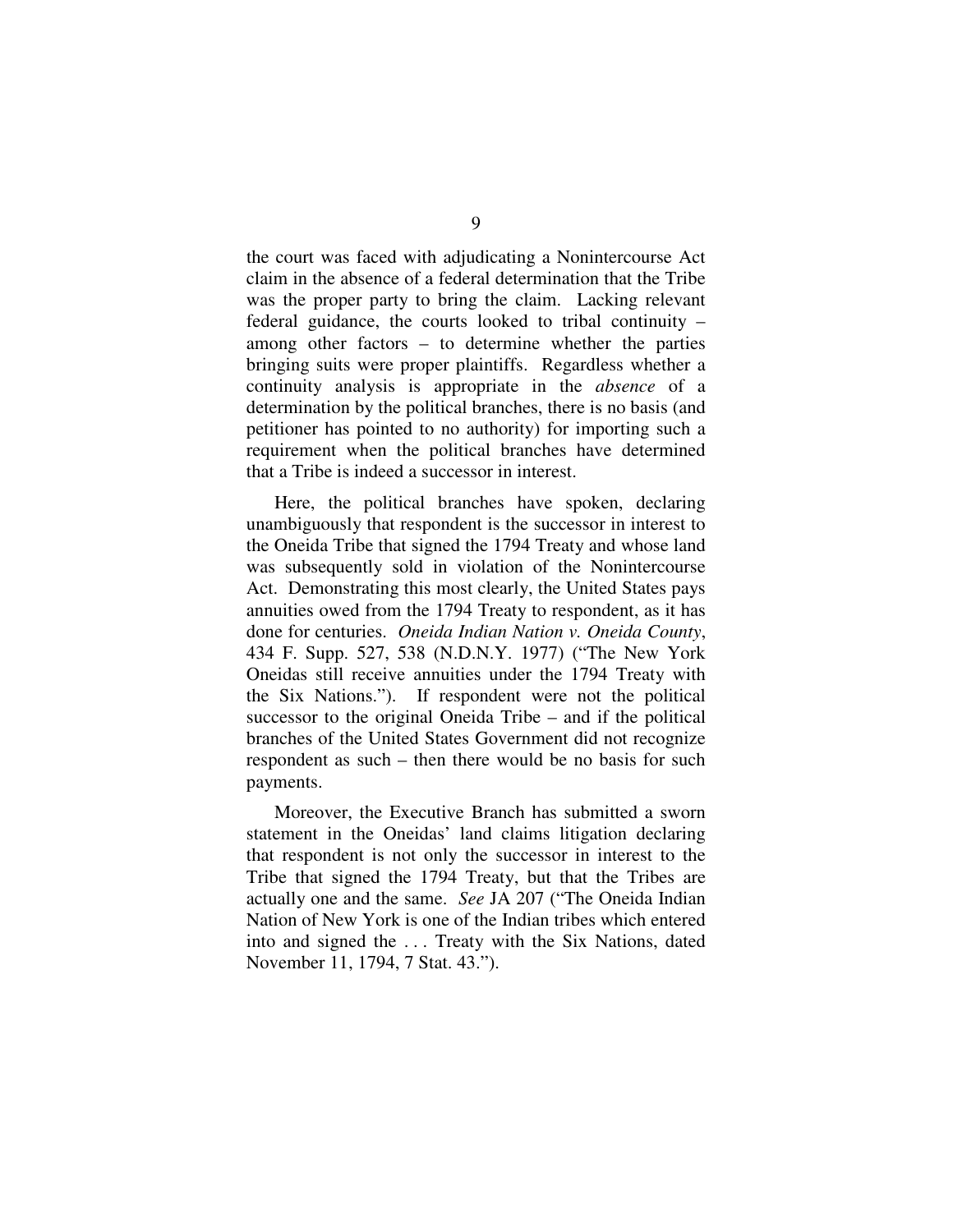These determinations are dispositive. As this Court has recognized, the federal government's determination that a particular sovereign government is a successor in interest to a prior sovereign presents a political question that the federal courts may not review. *See, e.g.*, *Terlinden v. Ames*, 184 U.S. 270, 288 (1902) (holding that Treaty obligation with the Kingdom of Prussia made prior to formation of the German Empire remained in force because "the question whether power remains in a foreign state to carry out its treaty obligations is in its nature political and not judicial, and . . . the courts ought not to interfere with the conclusions of the political department in that regard"); *Clark v. Allen*, 331 U.S. 503, 514 (1947) (rejecting suggestion that treaty with Germany had necessarily terminated after World War II when Germany "had ceased to exist" and holding that "the question whether a state is in a position to perform its treaty obligations is essentially a political question"); *Luther v. Borden*, 48 U.S. (7 How.) 1, 12 (1849) (refusing, on political question grounds, to determine which of two competing state governments was legitimate).

Given these well-settled principles, it is unsurprising that every court to have considered the question has permitted respondent to enforce the rights belonging to the Oneidas who signed the 1794 Treaty of Canandaigua. *See, e.g.*, *Oneida Indian Nation v. United States*, 26 Ind. Cl. Comm. 138, 149 (1971), *aff'd*, 201 Ct. Cl. 546 (1973); *Oneida Indian Nation*, 434 F. Supp. at 532-33, 538, 540; *Oneida Indian Nation v. County of Oneida*, 719 F.2d 525, 527-28, 539 (2d Cir. 1983); *Oneida Indian Nation v. New York*, 194 F. Supp. 2d 104, 118-19 (N.D.N.Y. 2002).

Those decisions are consistent with this Court's conclusion that the Oneidas are "direct descendents of members of the Oneida Indian Nation." *Oneida County v.*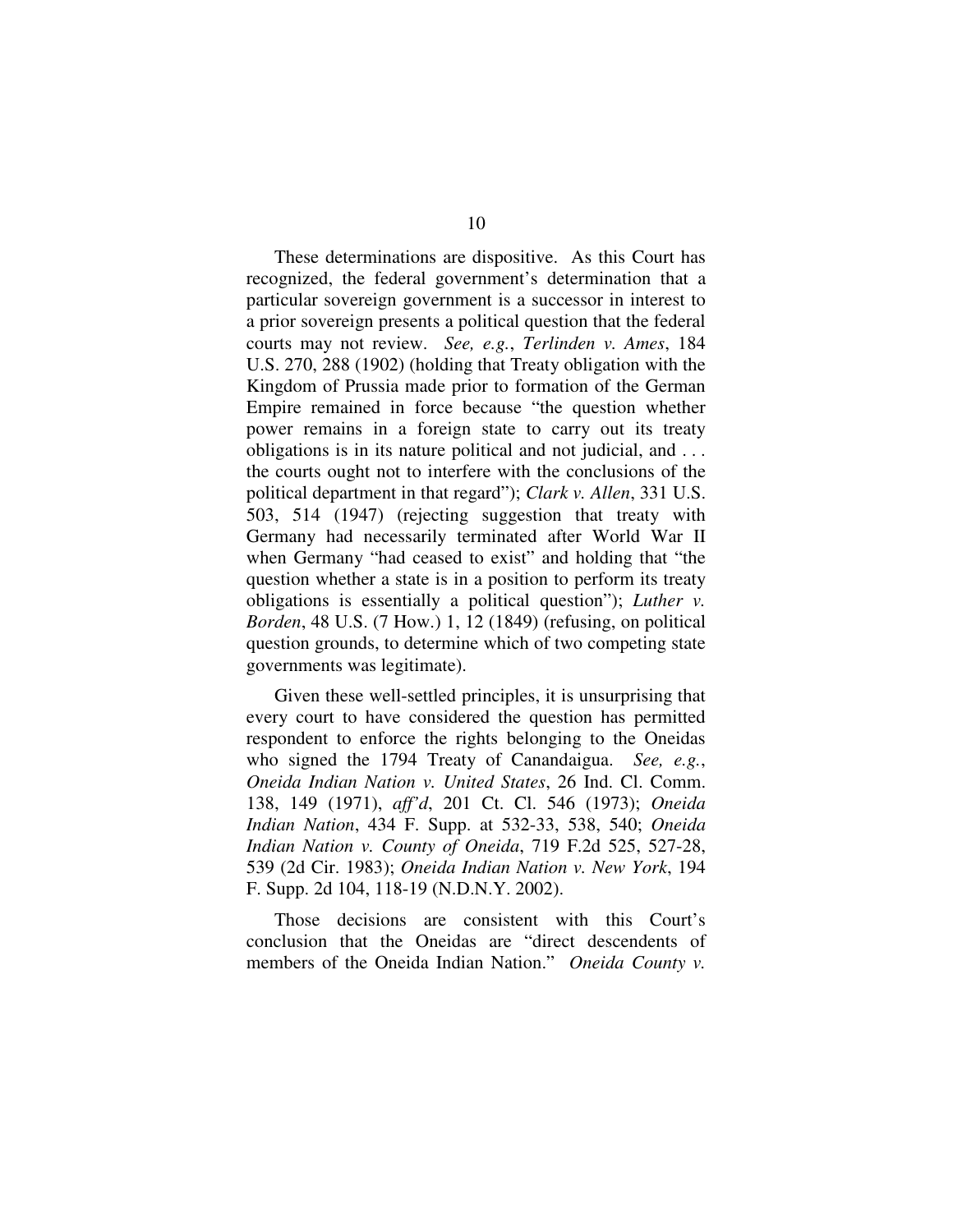*Oneida Indian Nation*, 470 U.S. 226, 230 (1985) (*Oneida II*); *see also id.* at 256 (Stevens, J., dissenting) (describing respondent Oneidas as "successors in interest" to the 1794 Tribe). Indeed, had the Court believed that respondent was not the successor in interest to the original Oneida Tribe, it could not have affirmed the decision in *Oneida II* because the Tribe would have lacked standing to bring its claim.

In short, respondent is the successor in interest to the Oneidas that were party to the 1794 Treaty of Canandaigua. Petitioner has pointed to *no* legal authority for an independent "continuity" requirement, particularly where, as here, the political branches have conclusively identified respondent as entitled to assert the Nonintercourse Act rights at issue. Accordingly, any alleged discontinuity in the Oneidas' existence provides no basis for reversing the Second Circuit's decision.<sup>4</sup>

<sup>4</sup> Similarly meritless is petitioner's suggestion that, pursuant to *Cass County v. Leech Lake Band of Chippewa Indians*, 524 U.S. 103 (1998), any tribal discontinuity requires a tribe to seek formal restoration of the land to trust status for the land to be exempt from taxation. *See* Petr. Br. at 41. Just as petitioner's Nonintercourse Act cases are inapposite, so is *Cass County*, because in *Cass County* – unlike here – Congress had expressed a "clear intent" to remove federal protection and "subject the land to taxation by making it alienable." 524 U.S. at 114. In contrast, here, far from withdrawing federal recognition, Congress has continually reaffirmed the Oneidas' status as a recognized Tribe.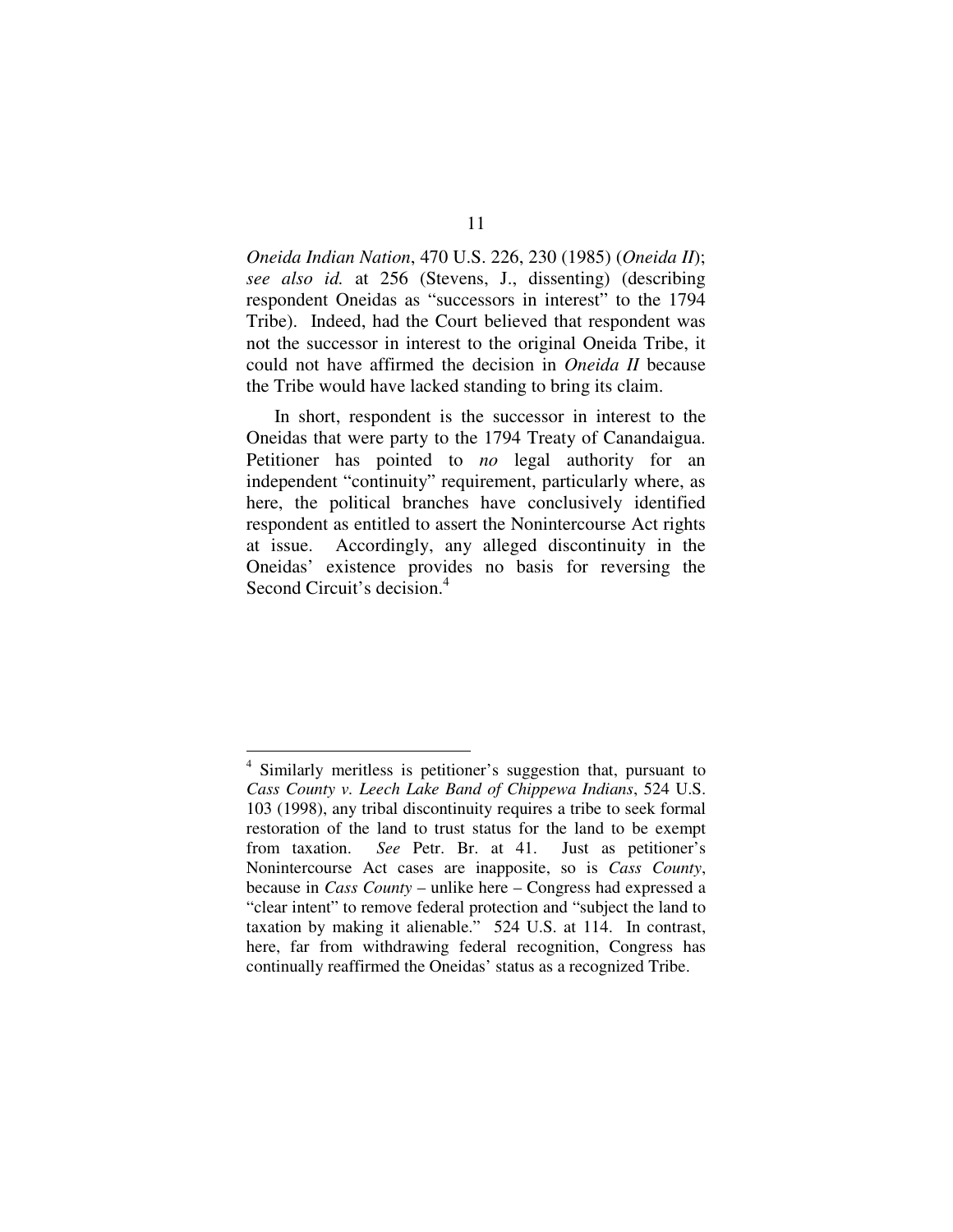## **II. BECAUSE THE POLITICAL BRANCHES HAVE NOT TERMINATED THE ONEIDAS' TRIBAL STATUS – AND INDEED HAVE CONTINUOUSLY TREATED THE ONEIDAS AS A TRIBE SINCE AT LEAST 1794 – ANY CONTINUITY REQUIREMENT HAS BEEN SATISFIED.**

Even assuming that tribal continuity is relevant to the Oneidas' Nonintercourse Act claims, any continuity requirement is satisfied here. The political branches formally recognized the Oneidas as a Tribe in the 1794 Treaty of Canandaigua (if not earlier). Since that time, the federal government has continued to recognize the Oneida Tribe in numerous ways, including continuously satisfying the federal government's obligations under the 1794 Treaty.

Petitioner nevertheless argues that the Oneidas allegedly ceased to exist as a Tribe "in the late nineteenth and early twentieth centuries." Petr. Br. at 16. But that contention – meritless in any event, *see infra* pp. 25-29 – is misplaced. As nearly 150 years of case law from this Court make clear, tribal recognition is a quintessential political question, and it is for the political branches – not the courts – to determine when a federally recognized tribe ceases to exist. Indeed, this Court has never undertaken an independent "continuity" inquiry where federal government recognition is present.<sup>5</sup>

<sup>5</sup> In *United States v. Joseph*, 94 U.S. 614 (1876), the Court determined that a federally recognized Tribe – the Pueblos – were not protected under the Nonintercourse Act. "Continuity" had nothing to do with the Court's decision, however, which was based on a inquiry into the Tribe's "degree of civilization." 94 U.S. at 617. Moreover, the *Joseph* inquiry was subsequently disavowed by this Court. *See, e.g.*, *United States v. Sandoval*, 231 U.S. 28, 48-49 (1913) (declining to follow *Joseph* and agreeing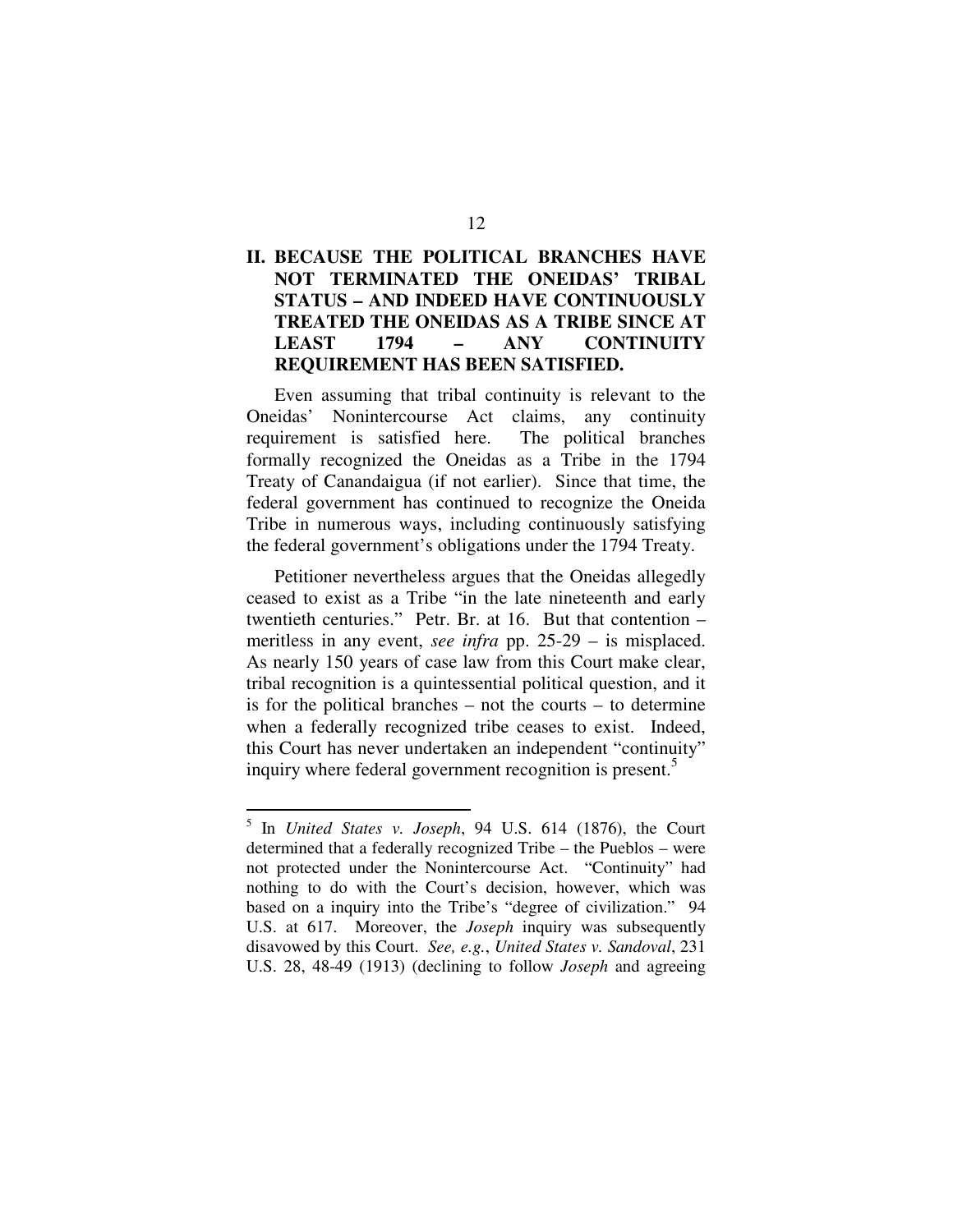Petitioner's contention that the federal courts should, in all Nonintercourse Act cases, independently consider whether a federally recognized Tribe ceased to exist at some point in its history goes to the heart of the concerns that animate the political question doctrine. It would embroil the courts in difficult factual and historical disputes that the courts are ill-equipped to manage and that litigation is poorly designed to resolve. Moreover, such an inquiry poses an array of questions that defy judicially manageable standards and that require political rather than legal judgments: What does "continuity" mean and how is it measured? How long a "discontinuity" is required to terminate tribal existence? What sources are authoritative to determine these matters?

Thus, in trying to prove that the Oneidas were sufficiently "discontinuous" that they ceased to exist, petitioner misunderstands the relevant continuity inquiry. The question is not whether (as an ill-defined "factual" matter) the Tribe ceased to exist, but whether the political branches have formally terminated tribal existence. Here, where the federal government has never formally terminated the Tribe and, to the contrary, has continuously recognized the Tribe for more than 200 years, any continuity requirement is unequivocally met.

<sup>&</sup>quot;with the long-continued action of the legislative and executive departments" recognizing the Pueblos as a Tribe); *United States v. Candelaria*, 271 U.S. 432, 441-42 (1926) (disavowing *Joseph* and determining that the Pueblos were indeed a Tribe covered by the Nonintercourse Act); *United States v. Chavez*, 290 U.S. 357, 363 (1933) (noting that in *Sandoval*, the Court had "disapproved and declined to follow the decision" in *Joseph*). Notably, petitioner's *amici* cite *Joseph* in support of their challenge to the Oneidas' tribal status, without noting this Court's subsequent repudiation of that case. *See* Br. for Cayuga County *et al.*, at 21.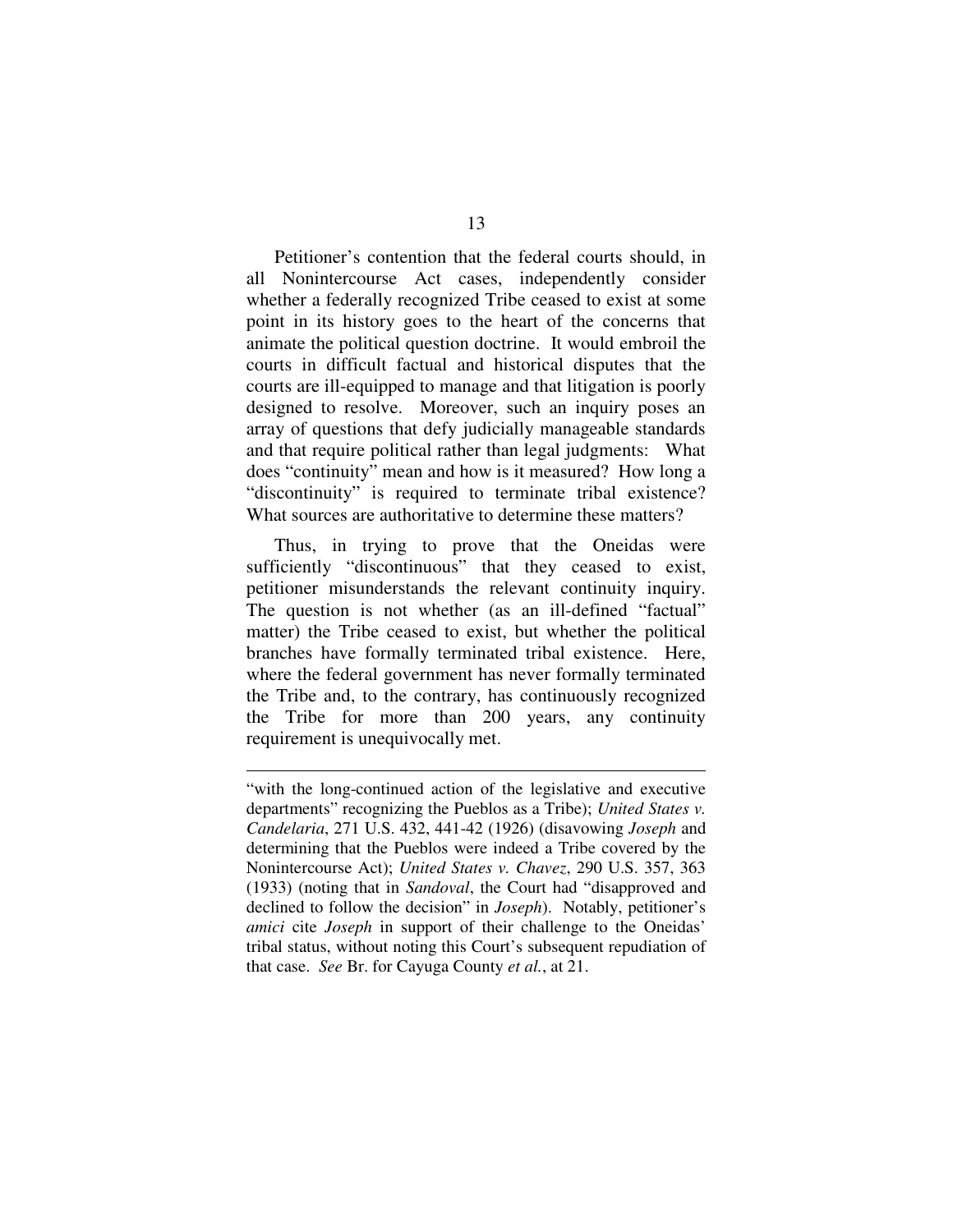### **A. Once The United States Has Recognized A Tribe, It Is For The Political Branches – And Not The Courts – To Determine If And When The Tribe Ceases To Exist.**

1. Recognition of Tribes and the termination of tribal existence are matters committed to the political branches. For nearly 150 years, this Court has consistently held that tribal recognition is a "political question," which shall not be disturbed by the courts. *See Baker v. Carr*, 369 U.S. 186, 215 (1962) (describing the Court's "deference to the political departments in determining whether Indians are recognized as a tribe," because this inquiry has "familiar attributes of political questions"); *Miami Nation of Indians of Indiana, Inc. v. United States Dep't of Interior*, 255 F.3d 342, 347 (7th Cir. 2001) (Posner, J.) (noting that tribal recognition "lies at the heart of the doctrine of 'political questions."").<sup>6</sup>

In *United States v. Holliday*, 70 U.S. (3 Wall.) 407 (1866), for example, this Court refused to disturb an Interior Department recognition of the Michigan Chippewa Indians, despite arguments that certain treaty language could be read to have effected the dissolution of that Tribe:

<sup>6</sup> *Baker v. Carr* described the determination of tribal status as a paradigm example of a non-reviewable political question that directly implicates the separation of powers rationales for the political question doctrine: "a textually demonstrable constitutional commitment of the issue to a coordinate political department," "a lack of judicially discoverable and manageable standards for resolving it," "the impossibility of a court's undertaking independent resolution without expressing lack of the respect due coordinate branches of government," and "the potentiality of embarrassment from multifarious pronouncements by various departments on one question." 369 U.S. at 217.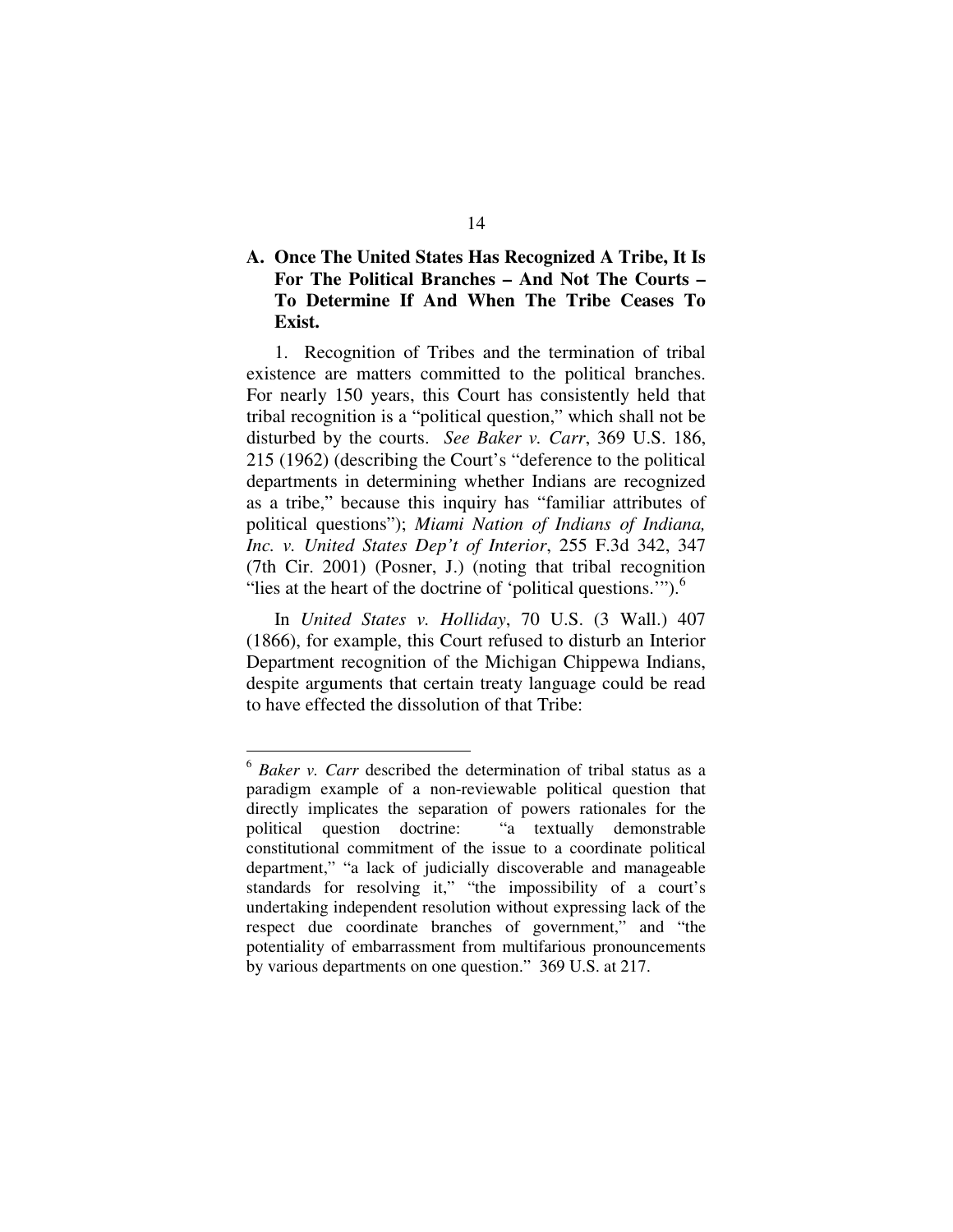In reference to all matters of this kind, it is the rule of this court to follow the action of the executive and other political departments of the government, whose more special duty it is to determine such affairs. If by them those Indians are recognized as a tribe, this court must do the same.

70 U.S. at 419. Similarly, in *In re Kansas Indians*, 72 U.S. (5 Wall. ) 737, 757 (1867), the Court rejected attempts by the State of Kansas to tax certain Indian Tribes, where those Tribes were recognized by the Interior Department: "As long as the United States recognizes their national character they are under the protection of treaties and the laws of Congress, and their property is withdrawn from the operation of State laws." 72 U.S. at 757.<sup>7</sup>

Deference to the political branches is particularly warranted concerning the issues of termination or cessation

 $\frac{7}{7}$  Leading treatises and scholars recognize that the courts may not disturb a tribal recognition determination by the political branches. *See, e.g.*, Felix S. Cohen, *Handbook of Federal Indian Law* 3 (1982 ed.) ("When Congress or the Executive has found that a tribe exists, courts will not normally disturb such a determination."); 13A Charles A. Wright & Arthur R. Miller, *Federal Practice and Procedure* § 3534.2 (2d ed. 1984) ("As to 'distinctly Indian communities,' it is accepted that Congress, not the courts, is to determine the extent to which 'they shall be recognized and dealt with as dependent tribes requiring the guardianship and protection of the United States.'"); Robert N. Clinton & Margaret T. Hotopp, *Judicial Enforcement of the Federal Restraints on Alienation of Indian Land: The Origins of the Eastern Land Claims*, 31 Me. L. Rev. 17, 64 (1979-80) ("[T]he courts will neither review the tribal status of a federallyrecognized tribe nor disturb the prior recognition of a tribe by the federal government.").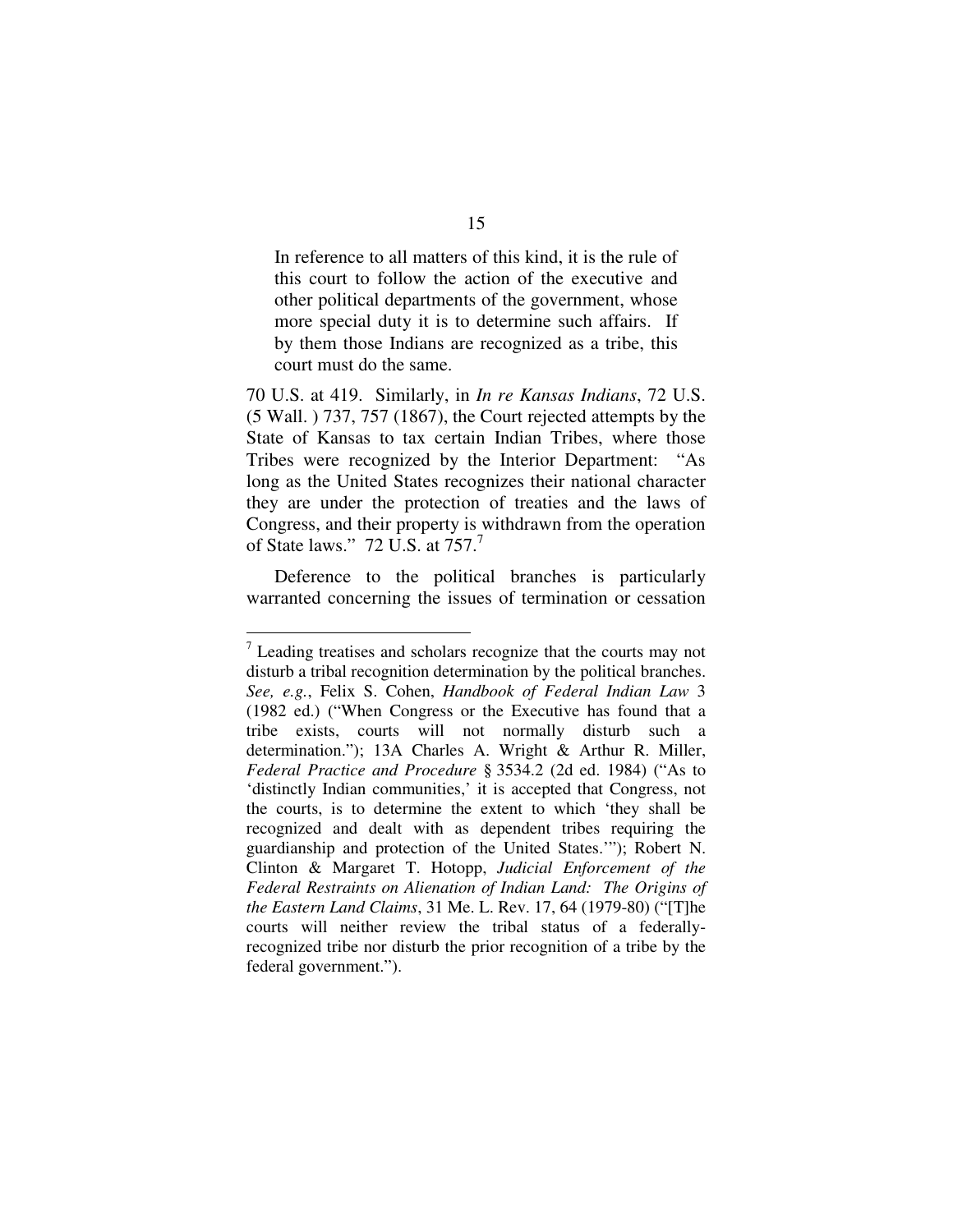of tribal status. Once a group of Indians is recognized as a Tribe, "[w]hen they shall be let out of that state is for the United States to determine without interference by the courts or by any state." *United States v. Rickert*, 188 U.S. 432, 443 (1903); *see, e.g.*, *Winton*, 255 U.S. at 392 (explaining that, with respect to tribal recognition, "it rests with Congress to determine when the relationship shall cease"); *United States v. Waller*, 243 U.S. 452, 459 (1917) (describing as "wellsettled" the principle that the power to end tribal recognition "rests with Congress"); *Tiger v. Western Inv. Co.*, 221 U.S. 286, 316 (1911) (explaining "that it rests with Congress to determine when its guardianship [over particular Indians] shall cease"); *Chippewa Indians v. United States*, 307 U.S. 1, 4 (1939) (rejecting arguments made that the Chippewa tribe had dissolved, where Congress recognized the tribe and "did not intend to surrender its guardianship over the Indians or treat them otherwise than as tribal Indians"); *see also United States v. John*, 437 U.S. at 650; *accord* Pet. App. 44a ("Once a tribe has been recognized, the removal of that recognition ... is a question for other branches of government.").<sup>8</sup>

This long line of precedent is not surprising. The Constitution vests Congress and the Executive Branch, and not the Judicial Branch, with the power to recognize Tribes. Most prominently, the "Indian Commerce Clause" of the Constitution explicitly grants Congress power "[t]o regulate

<sup>8</sup> Congress has made explicit its own view that the courts have no role in tribal termination decisions. The Federally Recognized Indian Tribe List Act of 1994, Pub. L. No. 103-454, 108 Stat. 4791, contains an express finding that by Congress that it alone has the power to terminate a recognized tribe. *Id.* § 103(4) ("The Congress finds that . . . a tribe which has been recognized [by Congress, by the federal acknowledgement process, or by the courts] may not be terminated except by an Act of Congress.").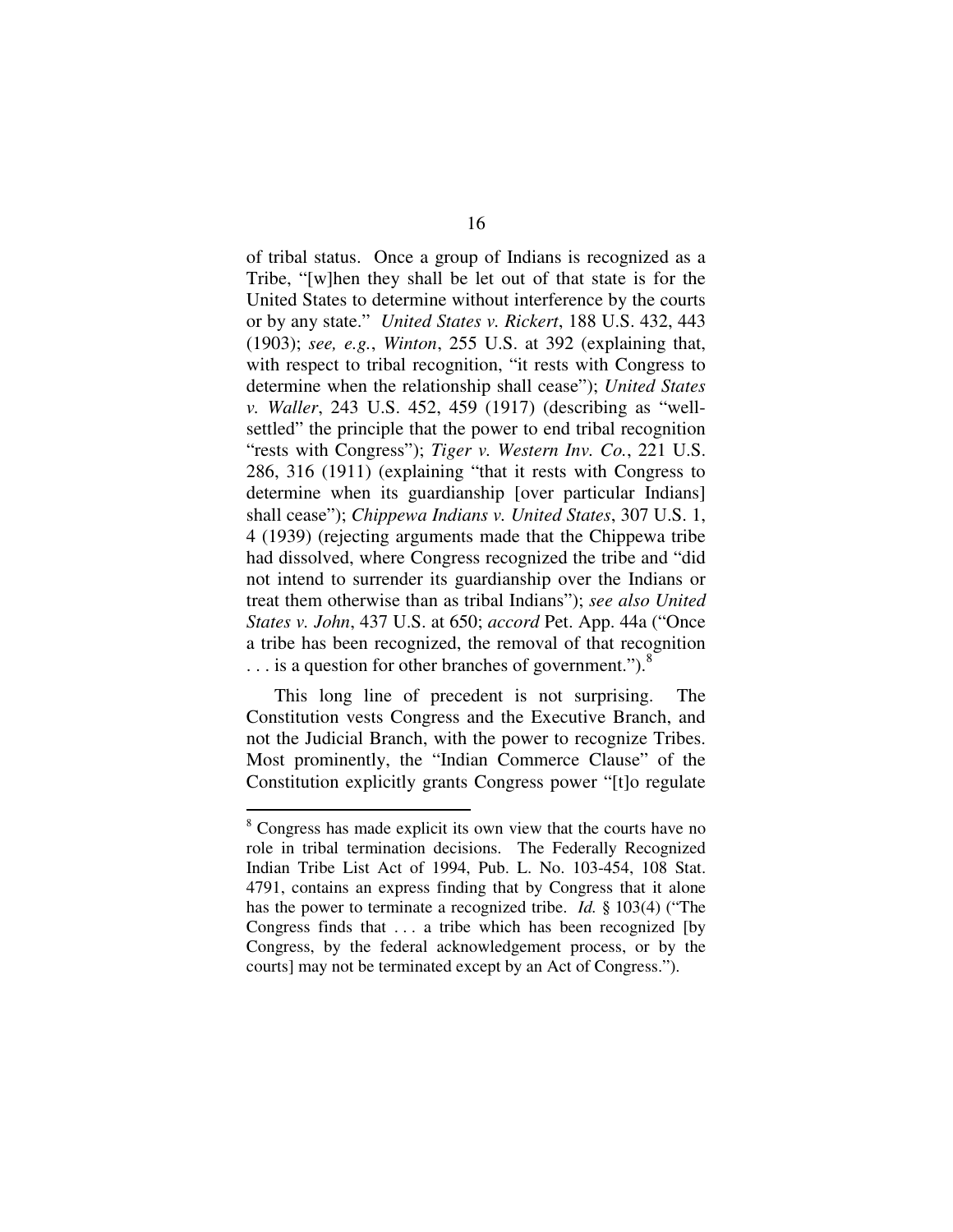Commerce . . . with the Indian Tribes," U.S. Const. art. I, § 8, cl. 3, and has been recognized as the basic source of Congress's "plenary power" with respect to Indians. *See, e.g.*, *Cotton Petroleum Corp. v. New Mexico*, 490 U.S. 163, 192 (1989); *Morton v. Mancari*, 417 U.S. 535, 551-52 (1974). Moreover, the Executive Branch has such powers in its own right, through Article II's treaty-making and war powers, *see* U.S. Const. art. II, § 2, cls. 1-2; *Morton*, 417 U.S. at 552 (recognizing this source of power), and the authority to recognize foreign governments, *see, e.g.*, *United States v. Lara*, 124 S. Ct. 1628, 1644 (2004) (Thomas, J., concurring) (citing *United States v. Pink*, 315 U.S. 203, 228- 30 (1942)). 9

Tribal recognition is "[a] formal political act" that "permanently establishes a government-to-government relationship between the United States and the recognized tribe as a 'domestic dependent nation,'" and "institutionalizes the tribe's quasi-sovereign status, along with all the powers accompanying that status." H.R. Rep. No. 103-781, at 2-3 (1994) (footnote omitted). Thus, the acknowledgement of sovereign status is quintessentially a

<sup>&</sup>lt;sup>9</sup> In other contexts, the precise boundaries between the power of the Executive Branch and that of Congress remain subject to debate. *See, e.g.*, *Lara*, 124 S. Ct. at 1642-43 (Thomas, J., concurring). That debate is largely academic here, however, because Congress has delegated power over tribal management and regulation to the Executive Branch, *see* 25 U.S.C. §§ 2, 9; 43 U.S.C. § 1457, giving that Branch unquestioned authority to recognize Indian tribes. *See Miami Nation*, 255 F.3d at 345 (Posner, J.). Regardless how power is allocated as between the political branches, the critical point here is that the recognition power unquestionably belongs to the political branches, rather than the judiciary.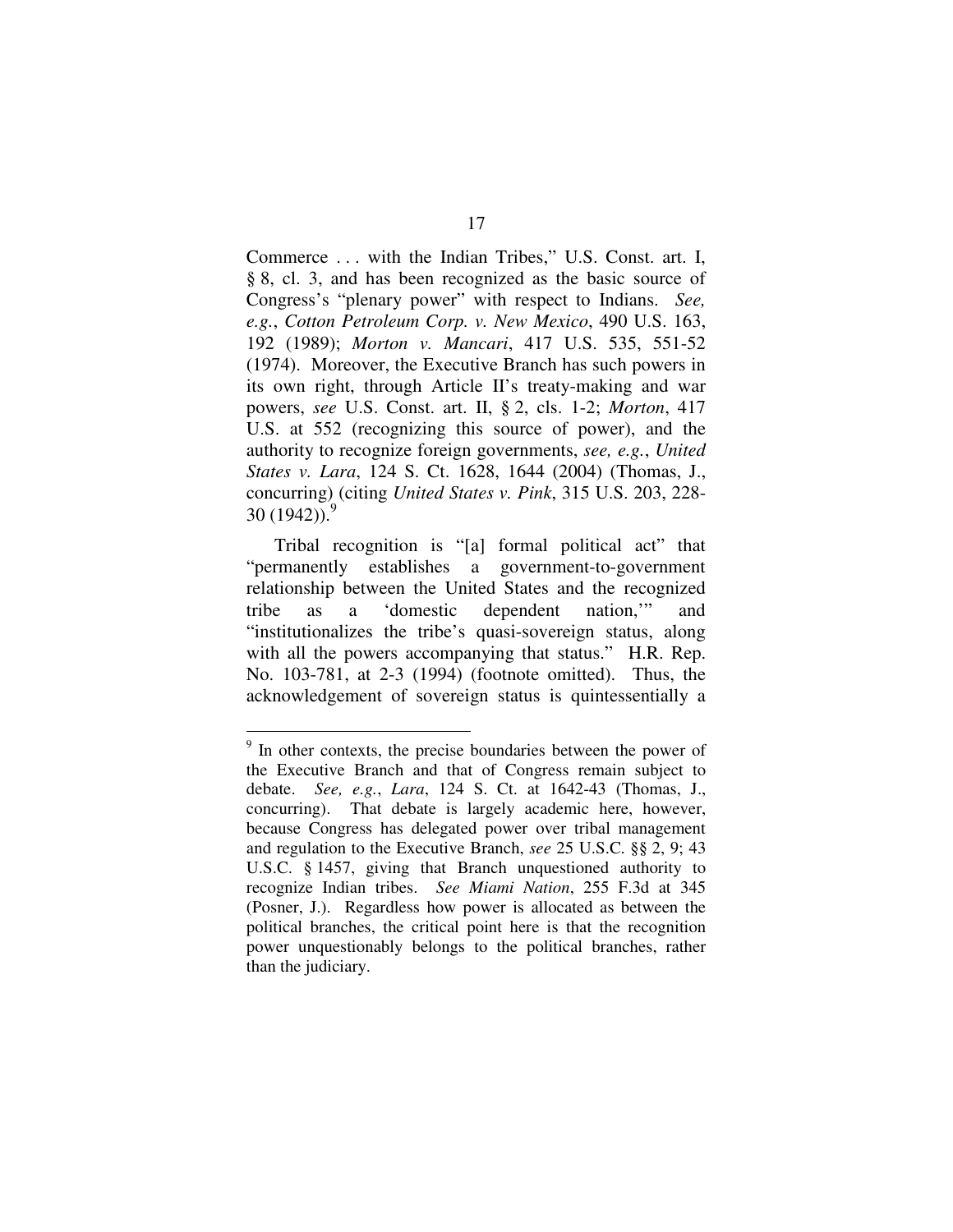political judgment, one in which the courts' competence is at its nadir. *See, e.g.*, *Jones v. United States*, 137 U.S. 202, 212 (1890) ("Who is the sovereign, *de jure* or *de facto*, of a territory, is not a judicial, but a political, question, the determination of which by the legislative and executive departments of any government conclusively binds the judges, as well as all other officers, citizens, and subjects of that government.").

Petitioner's suggestion that the Oneidas must satisfy the definitional test for a "Tribe" set forth in *United States v. Candelaria*, 271 U.S. 432, 442 (1926), and *Montoya v. United States*, 180 U.S. 261, 266 (1901), is thus misguided. Petr. Br. at 40-43. In *every single case* cited by petitioner for its claim that the judiciary must inquire into tribal status, the federal government had *not* recognized the Tribe at issue and had *not* made any determination as to tribal continuity. *See* Pet. Br. at 40-41 (citing *Golden Hill Paugussett Tribe of Indians v. Weicker*, 39 F.3d 51, 56 (2d Cir. 1994); *Mashpee Tribe v. Secretary of the Interior*, 820 F.2d 480 (1st Cir. 1987) (*Mashpee II*); *Mashpee Tribe v. Town of Mashpee*, 447 F. Supp. 940, 950 & n.7 (D. Mass. 1978), *aff'd*, 592 F.2d 575 (1st Cir. 1979) (*Mashpee I*)). In the absence of formal recognition by the political branches, courts have, with understandable reluctance, applied the *Candelaria* analysis. 10 Those cases do not implicate the political question doctrine, however, because the political branches have not acted.

Indeed, Petitioner turns this line of cases on its head. *See* Petr. Br. 41. Those cases – all of which concerned Tribes

 $10$  The Nonintercourse Act applies to "any ... tribe of Indians," 25 U.S.C. § 177, not just federally recognized tribes. *See, e.g.*, *Joint Tribal Council of the Passamaquoddy Tribe v. Morton*, 528 F.2d 370, 377 & n.8 (1st Cir. 1975); *Mashpee I*, 592 F.2d at 581.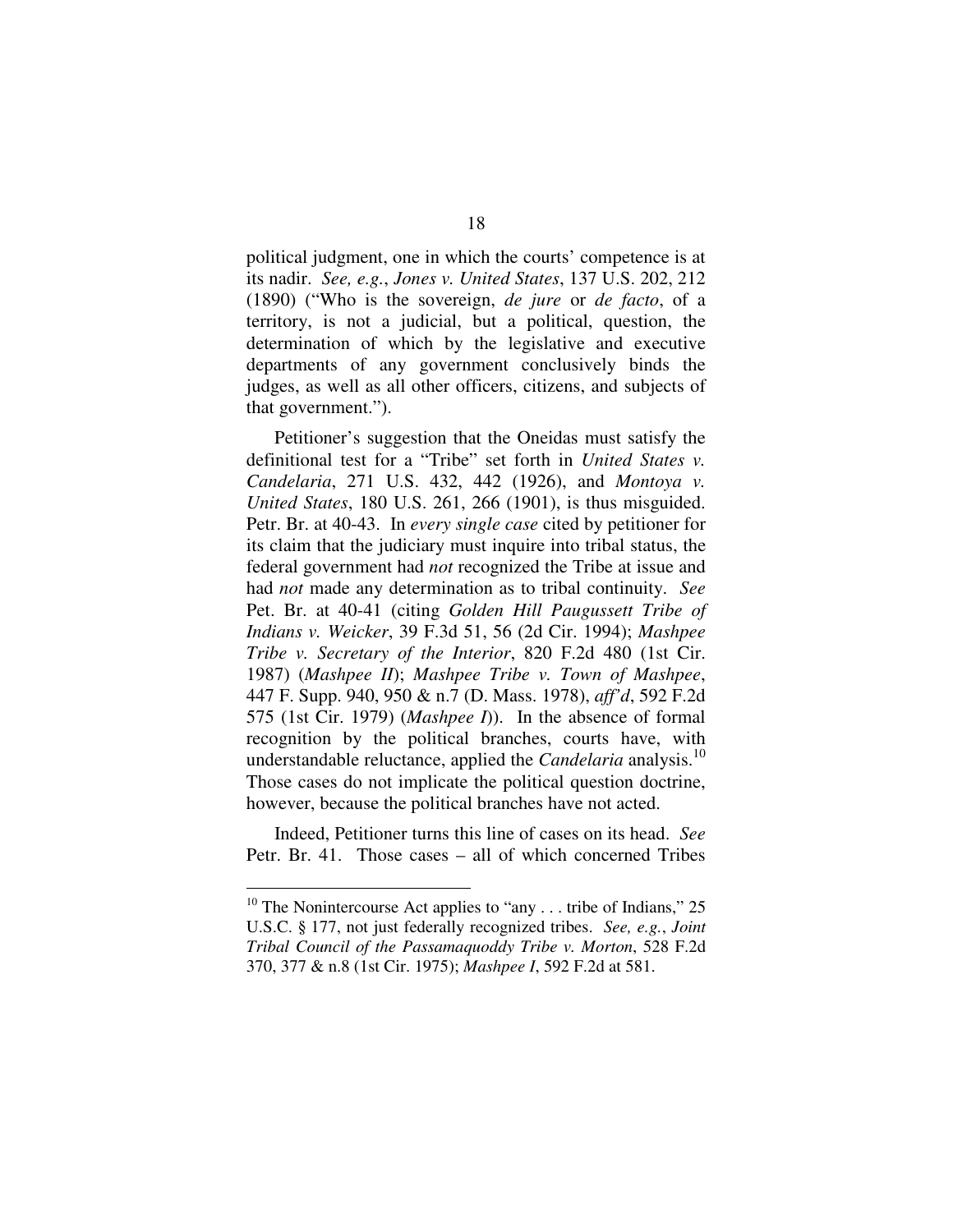that had not yet received federal recognition – merely hold that federal *non-recognition* does not foreclose Nonintercourse Act claim. *See, e.g.*, *Joint Tribal Council of the Passamaquoddy Tribe v. Morton*, 528 F.2d 370, 377 (1st Cir. 1975) (finding "nothing in the Act to suggest that 'tribe' is to be read to exclude a bona fide tribe not otherwise federally recognized," and that "an inclusive reading [is] consonant with the policy and the purpose of the Act").

It is thus irrelevant that, in conducting the tribal inquiry where federal recognition is absent, courts have examined whether the Tribe has existed on a substantially continuous basis since the time of the alleged violation of the Nonintercourse Act. *See, e.g.*, *Mashpee I*, 592 F.2d at 581, 585 (assessing "continuity of leadership" and other factors to determine the Mashpees' standing and right to recovery under the Act, where "[t]he federal government has never officially recognized the Mashpees as a tribe or actively supported or watched over them"). Simply because courts may evaluate tribal continuity, among other factors, in determining whether a non-federally recognized Tribe may mount a Nonintercourse Act claim, it does not follow that courts must, in all cases, make an independent determination that a Tribe "has been in continuous tribal existence since the Properties became subject to the Act." Petr. Br. at 40. No court has used that analysis to independently assess tribal status and ultimately deny such status to a federally recognized Tribe. *See* William W. Quinn, Jr., *Federal Acknowledgment of American Indian Tribes: Authority, Judicial Interposition, and 25 C.F.R. § 83*, 17 Am. Indian L. Rev. 37, 64-65 (1992) (summarizing cases). The case law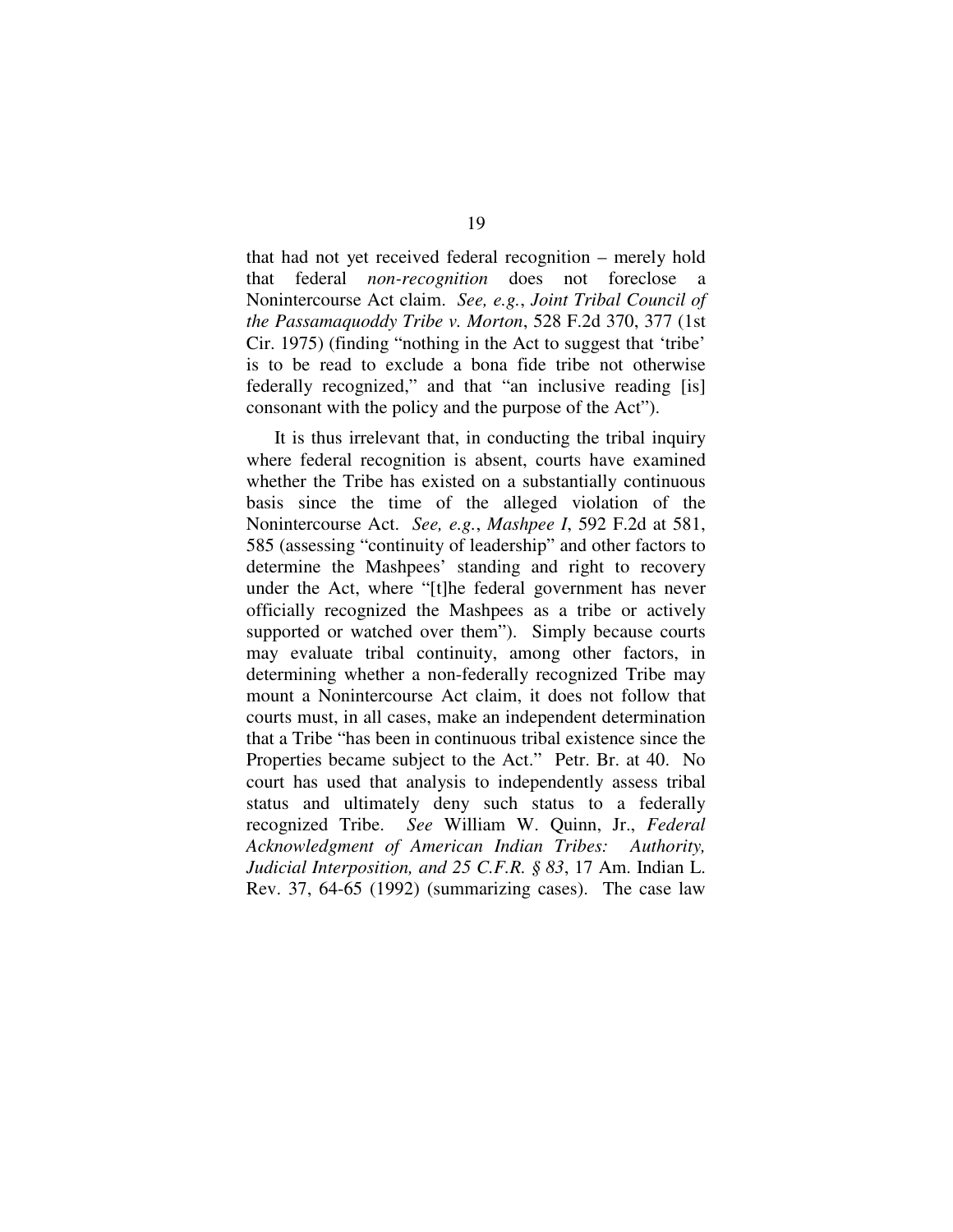cited by petitioner thus has no application to a federally recognized Tribe such as the Oneidas.<sup>11</sup>

Not only is it well-supported in precedent, but the principle that the courts should not second-guess the determinations of the political branches by applying *Candelaria* or otherwise inquiring independently into continuous tribal existence is a sound one. Absent federal recognition, disputes about tribal existence are frequently difficult, historical, fact-intensive, and policy-laden – precisely the sort of disputes that courts are ill-suited to

 $11$  Nor can this line of cases be read to establish that a Tribe may voluntarily abandon its protected status for purposes of the Nonintercourse Act. *Cf.* Petr. Br. 42. To the extent these cases suggest such a principle, however, they do not concern the situation of Tribes that continue to be federally recognized. Indeed, "[a]s an operative judicial principle, voluntary abandonment of tribal status presumably must be limited to nonrecognized tribes. Insofar as other branches of the federal government continue to recognize the tribal status of a group of Indians, judicial, and more importantly jury, review of that question would appear precluded by the political question doctrine." Clinton & Hotopp, *supra*, at 67; *see also Rickert*, 188 U.S. at 443 (ending tribal status "is for the United States to determine without interference by the courts or by any state."). *Cf. Terlinden*, 184 U.S. at 287 ("Indeed, it is difficult to see how such a treaty as that between Bavaria and the United States can be abrogated by the action of Bavaria alone, without the consent of the United States.'") (internal quotation and citation omitted); *Charlton v. Kelly*, 229 U.S. 447, 475-76 (1913) (holding that a treaty treated by the United States as binding was binding, despite the efforts of treaty-partner to exempt itself from that treaty); Cohen, *supra*, at 18 ("any continuing organization, however informal, would deny the abandonment of tribal existence").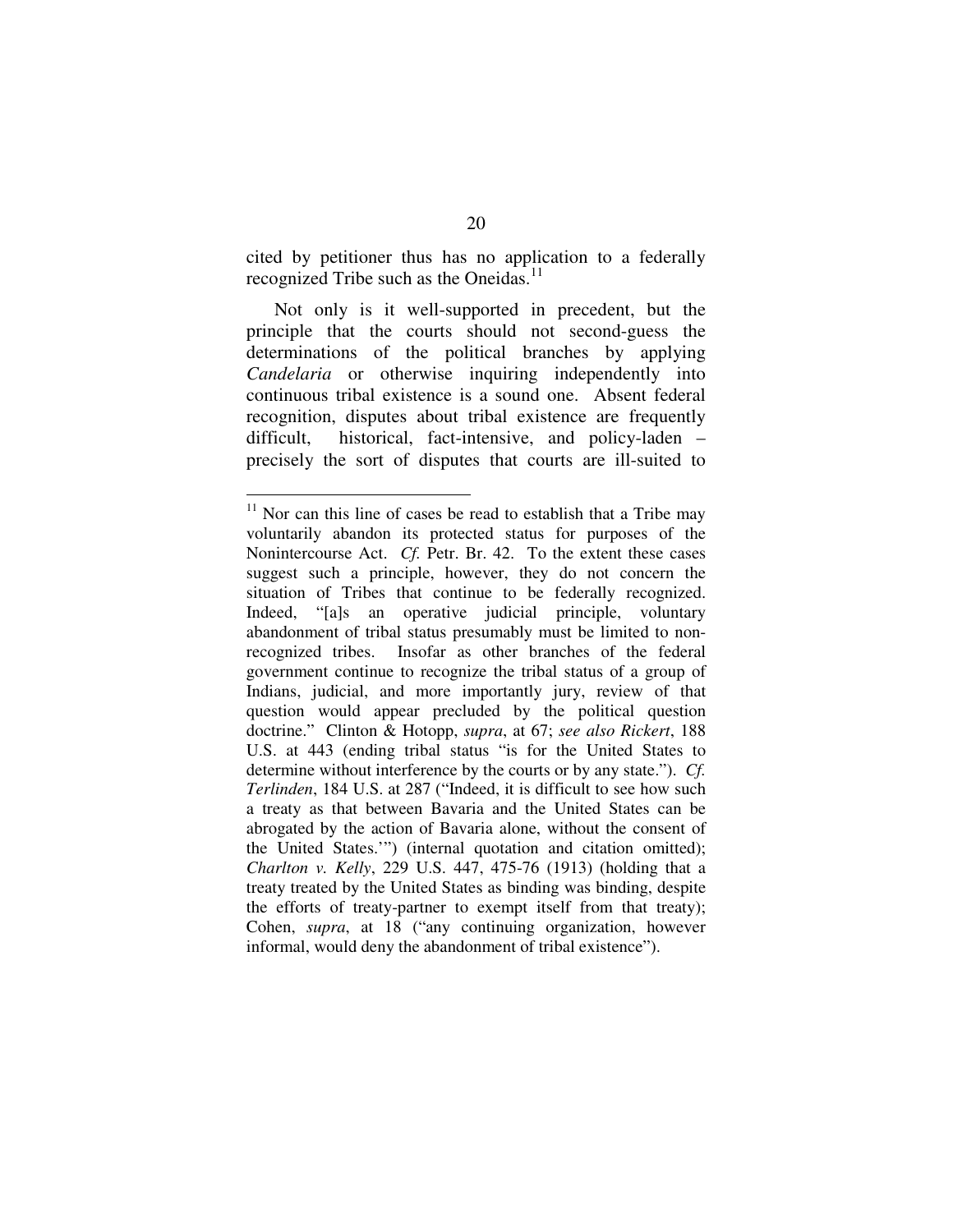resolve. *See, e.g. Golden Hill*, 39 F.3d at 60 (staying case on primary jurisdiction grounds to permit agency to make tribal determination in light of need to resolve "issues of fact not within the ordinary ken of judges and which requir[e] administrative expertise'") (quoting *Far East Conference v. United States*, 342 U.S. 570, 574 (1952)); Clinton & Hotopp, *supra*, at 67 (discussing the "general confusion in the courts over the nature of the evidence required to prove tribal existence" where federal recognition is lacking); Barbara N. Coen, *Tribal Status Decision Making: A Federal Perspective on Acknowledgment*, 37 New Eng. L. Rev. 491, 495 (2003) (detailing the extensive process for tribal recognition employed by the Executive Branch, including the use of "a professional research team . . . . with specialized knowledge and experience in acknowledgment" to conduct an "extensive factual analysis" involving "30,000 pages to over 100,000 pages of documents").

Moreover, allowing court challenges to tribal existence in the face of explicit federal recognition by the political branches would be tremendously destabilizing – for Tribes and their members, for all that do business with them, and for the political branches as well. Although petitioner's attempted collateral attack on the Oneidas' tribal status arises in the context of the Nonintercourse Act, petitioner's proposed framework is arguably relevant not just to land claims, but to *all* assertions of sovereign authority by Tribes. Forcing Tribes to litigate and courts to resolve such matters in any lawsuit in which tribal status is conceivably implicated would waste judicial resources and impose a substantial financial and psychological burden on the Tribes. Even federally recognized Tribes would be required to amass a voluminous historical record to reestablish their tribal status in *any* case in which the tribal status is challenged.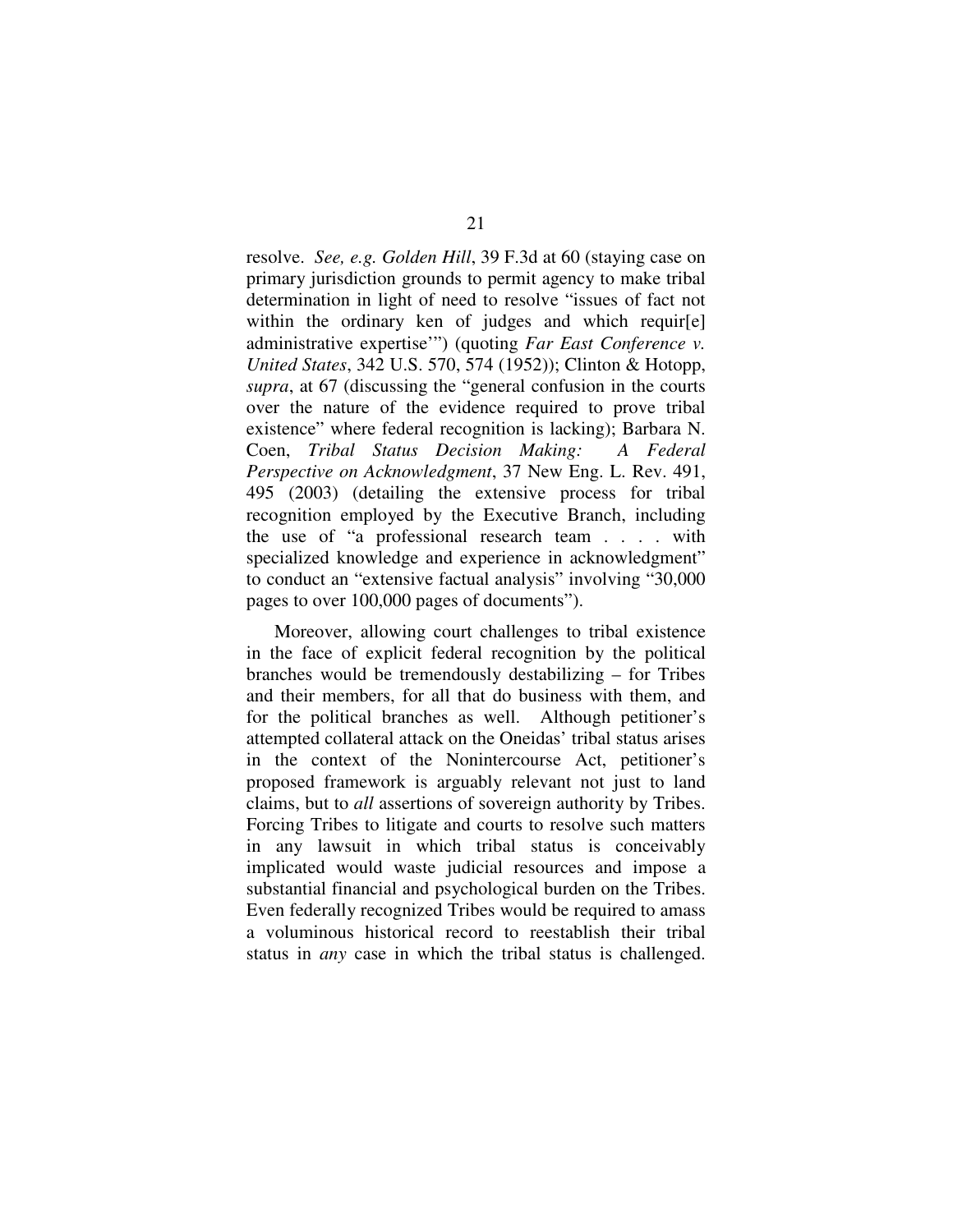Such a rule is patently unfair  $-$  indeed, an affront  $-$  to federally recognized Tribes, such as the Oneidas, that have relied on their longstanding treaty and trust relationship with the United States. Where there is official federal recognition, repeated relitigation of these issues imposes great costs with no corresponding benefit.

Challenges to tribal status are especially unwarranted in cases involving land claims because much of the potential evidence of discontinuity –  $e.g.,$  a reduction in tribal land – stems from the State's own unlawful purchase of the land in the first place. To hold that a Tribe's claim for illegally sold land is precluded by the Tribe's loss of that very land is the height of caprice. *Cf. Mashpee II*, 820 F.2d 480 (refusing to hold that the political branches are "estopped" from denying federal recognition to a Tribe, where the government bears responsibility for the Tribe's deterioration).

2. The case law just discussed disposes of petitioner's continuity attack. It is undisputed that the Oneidas were recognized by federal treaty as a Tribe in 1794, and neither petitioner nor Judge Van Graafeiland's dissent points to any formal (or informal) action by the political branches purporting to terminate tribal existence. The absence of such federal action withdrawing recognition at any time since 1794 conclusively established tribal continuity.<sup>12</sup>

 $12$  Although this Court has not sought to catalogue exhaustively how the political branches can manifest their view that a Tribe no longer exists, it is clear that such intent will not be inferred absent a clear statement from Congress. *See United States v. Dion*, 476 U.S. 734, 738-39 (1986) ("We have required that Congress' intention to abrogate Indian treaty rights be clear and plain."). Indeed, a clear statement requirement follows from this Court's repeated holdings that state taxation of Indian land will not be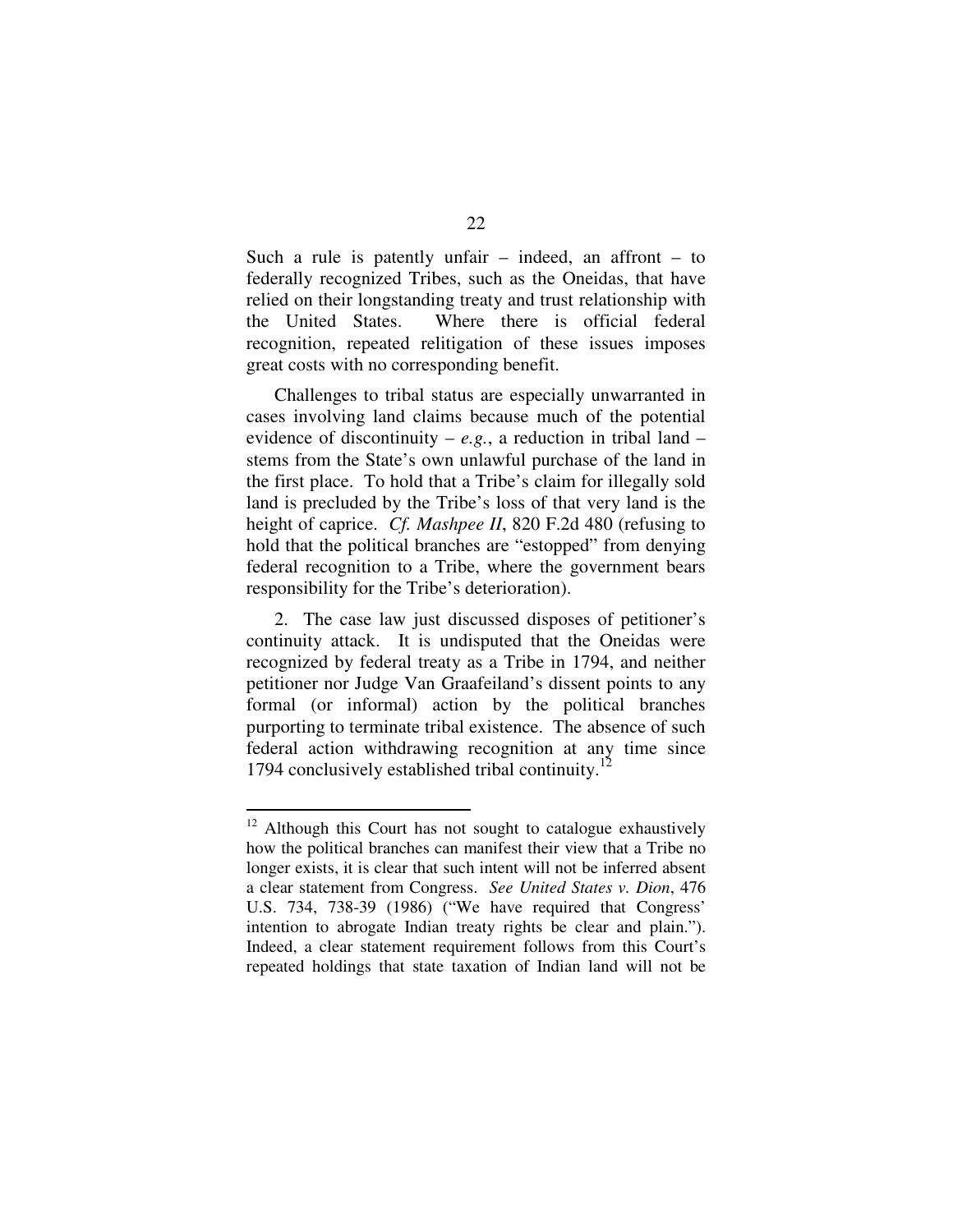Nor is the absence of formal congressional or executive action withdrawing recognition the only relevant consideration here. To the contrary, the political branches have for more than 200 years continued to make payments to the Oneidas pursuant to the 1794 Treaty of Canandaigua. The political branches' unbroken fulfillment of their treaty obligations is an unmistakable affirmation by the political branches that the Oneidas have continuously existed.

Finally, the United States' present-day federal recognition of the Oneidas, *see, e.g.*, 68 Fed. Reg. 68,180 (Dec. 5, 2003) (annual list of federally recognized Tribes) – separate and apart from its longstanding historical relationship with the Tribe – is additional evidence that the political branches have not only failed to terminate tribal existence, but have affirmatively made a determination of continuity. Inherent in federal tribal recognition is a judgment that the Tribe has existed on a continuous enough basis to be recognized as the same historic entity with which the government has had relations throughout the history of the Nation:

[T]he administrative decision to acknowledge a tribe acknowledges that an inherent sovereign still exists. The Department is not 'granting' sovereign status or powers to the groups, nor is it creating a tribe made up of its Indian descendants, when it determines that

allowed unless Congress had made its intent to allow such taxation clear. *See, e.g.*, *County of Yakima v. Confederated Tribes and Bands of Yakima Nation*, 502 U.S. 251, 258 (1992) (quoting *Montana v. Blackfeet Tribe of Indians*, 471 U.S. 759, 765 (1985)). Allowing the State to establish discontinuity at trial (and thus permit state taxation) without any clear statement from Congress would undermine this settled and oft-cited doctrine.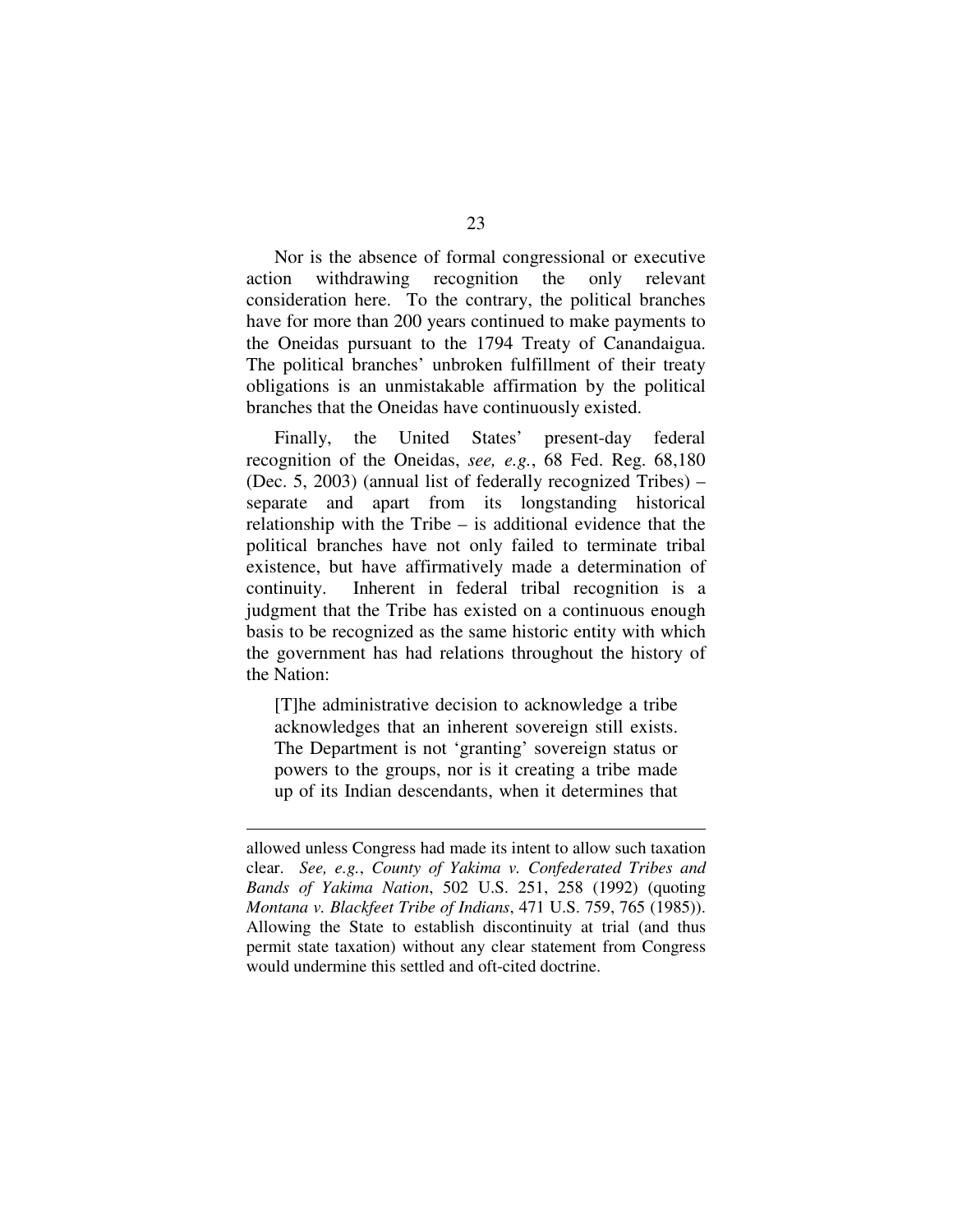a group is an Indian tribe. Rather, the Department is acknowledging that the sovereign has existed continuously since historic times, retaining its inherent powers.

Coen, *supra*, at 499; *see also Rhode Island v. Narragansett Indian Tribe*, 19 F.3d 685, 694 (1st Cir. 1994) ("Federal recognition is just that: recognition of a previously existing status."). Indeed, "[t]he Department [of the Interior]'s position is, and has always been, that the essential requirement for acknowledgement is continuity of tribal existence rather than previous acknowledgement." 59 Fed. Reg. 9280, 9282 (Feb. 27, 1994). Federal recognition thus belies petitioner's claim that the existence *vel non* of continuity is an open question for the courts to determine.

**B. To The Extent That The Courts Have Any Role In Reviewing Tribal Status Or Continuity, That Role Is Not Implicated Where The Evidence Overwhelmingly Demonstrates A Tribe's Longstanding And Continuous Existence.**

Notwithstanding the political nature of determinations of tribal recognition and continuity, certain language from this Court's opinions has postulated an extremely narrow role for courts in policing the outer boundary of tribal recognition decisions. For example, in *United States v. Sandoval*, 231 U.S. 28 (1913), this Court cautioned that Congress may not "bring a community or body of people within the range of this power by arbitrarily calling them an Indian tribe." 231 U.S. at 46. This Court has also stated that, with respect to tribal recognition, the Court "will not stand impotent before an obvious instance of a manifestly unauthorized exercise of power." *Baker*, 369 U.S. at 217. But neither petitioner nor the Second Circuit dissent contends that the Executive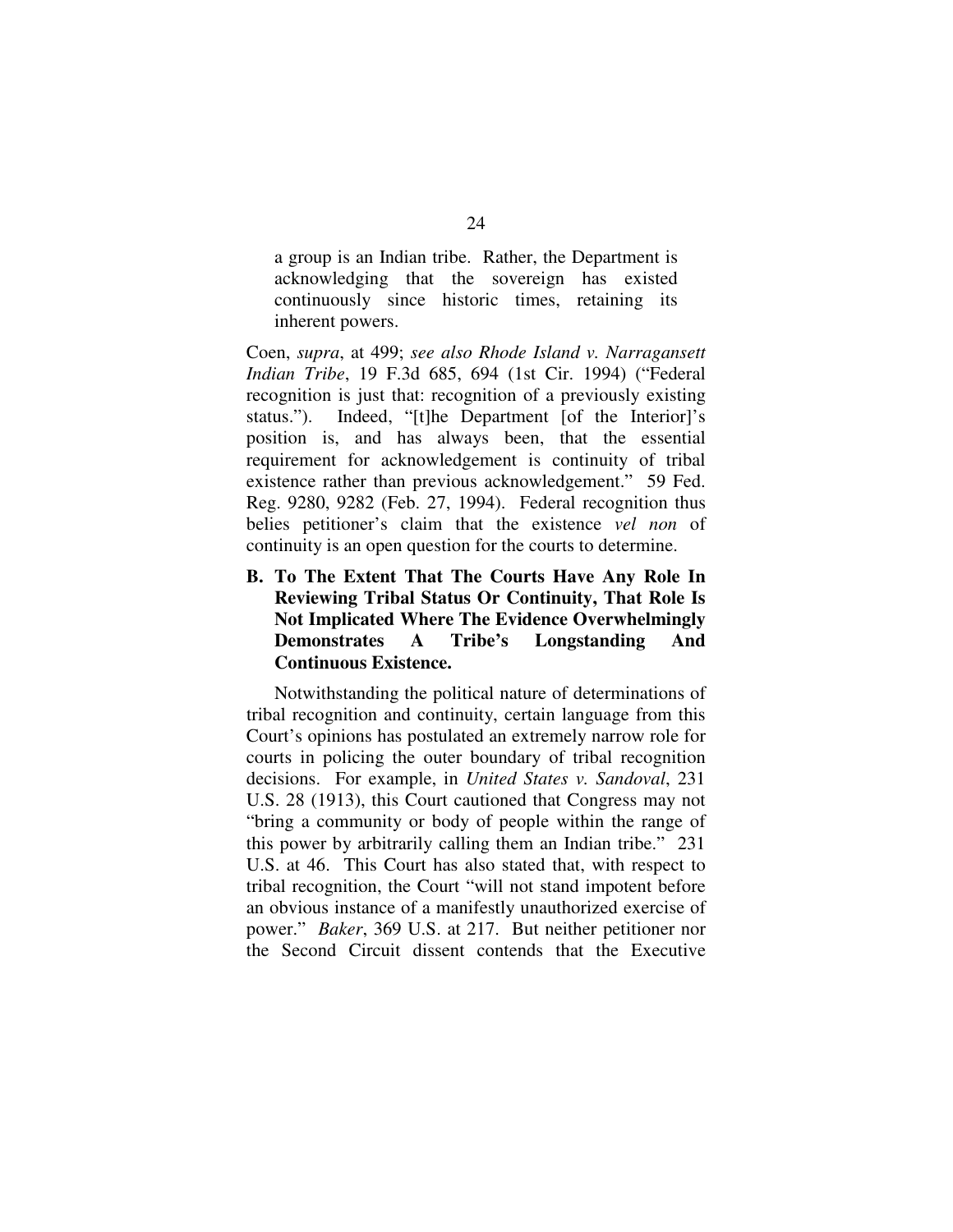Branch's determination of continuous tribal existence is "manifestly unauthorized" so as to fall within this narrow exception.<sup>13</sup>

Nor could they. Based on the historical relationship between the federal government and the Oneidas (which has involved the United States' longstanding compliance with its treaty obligations, including the yearly payment of annuities), the political branches' recognition of the Oneidas both as a continuously existing Tribe and as the successor in interest to the original Oneida Tribe is reasonable and supported by substantial evidence. Indeed, this Court has already acknowledged that the current Oneidas are descended from the original Oneidas, *see Oneida II*, 470 U.S. at 230, so there is no serious argument that the Court's concern in *Sandoval* and *Baker v. Carr* – one of political arbitrariness – exists here.

In light of this substantial evidence supporting the federal government's determination of tribal existence and

<sup>&</sup>lt;sup>13</sup> Although this Court has never articulated the precise standards it would use to assess whether a tribal status determination made by the political branches was "manifestly unauthorized," *Baker*, 369 U.S. at 217, such review could be no *more* searching than the deferential review under the Administrative Procedures Act ("APA") that applies to tribal recognition decisions made pursuant to the federal acknowledgement regulations. *See, e.g.*, *Miami Nation*, 255 F.3d at 348 (reviewing a federal acknowledgement determination under APA standards); 5 U.S.C. § 706 (APA standard of review). This Court need not determine here, however, whether the APA standard or an even more deferential standard of review would be appropriate, because, as demonstrated below, the United States's recognition of the Oneidas and their continuous existence would satisfy even the more searching APA standard of review.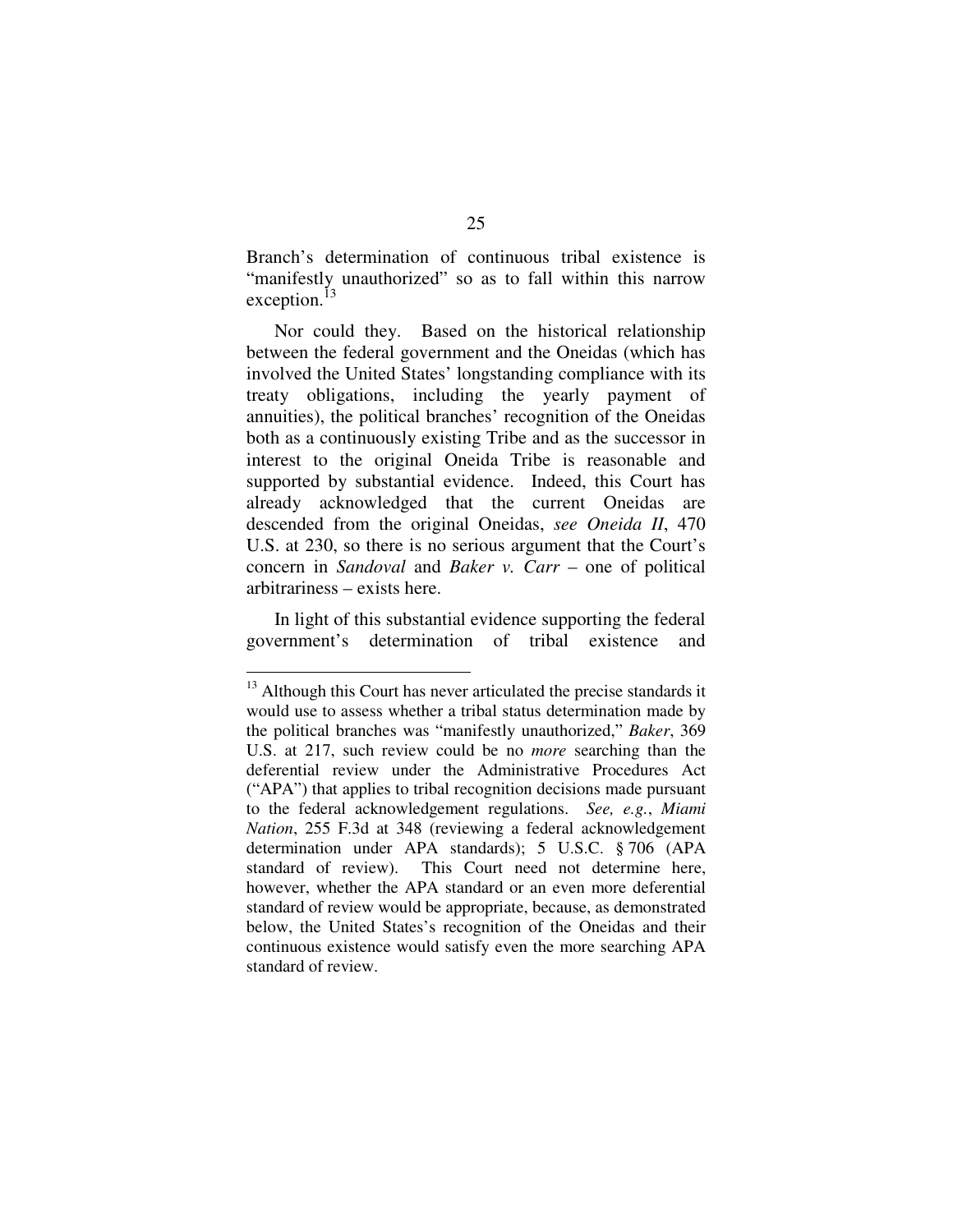continuity – namely, the longstanding annuity payments and the continuous relationship with the Tribe since 1794 – the few pieces of contrary evidence and stray statements by government officials that petitioner cobbles together are insufficient to call into question the political branches' decision under the deferential standard of review suggested by *Sandoval* and *Baker v. Carr*.

*First*, petitioner points to *United States v. Elm*, 25 F. Cas. 1006 (N.D.N.Y. 1877), *see* Pet. Br. 43, and its language stating that the Oneida "tribal government has ceased," and that "[t]hey do not constitute a community by themselves." 25 F. Cas. at 1008. As an initial matter, *Elm* was based on a false premise: that Elm could not be a citizen (and thus had voted illegally) unless the Oneidas ceased to exist as a tribe. *See id.* at 1006-07. This Court has rejected that premise, *see, e.g.*, *United States v. Nice*, 241 U.S. 591, 598 (1916) (explaining that "[c]itzenship is not incompatible with tribal existence"), and *Elm* is thus entitled to little if any weight on the question of tribal continuity. Moreover, the *Elm* court *recognized* the functioning of the Oneida Tribe, which appointed chiefs and received annuities. *See* 25 F. Cas. at 1008. Thus, viewed in proper and modern perspective, *Elm* does not hold that the Oneidas ceased to exist. Indeed, that same court subsequently decided in *United States v. Boylan*, 256 F. 468 (N.D.N.Y. 1919), *aff'd*, 265 F. 165 (2d Cir. 1920), that the Oneidas were a Tribe in continuous occupation of reservation land and had "not abandoned their tribal relations." *Id.* at 477-78, 481, 486. Given the respective nature and depth of these cases, *Boylan* provides the more credible account of the Oneidas' status; at the very least, it demonstrates the federal government's conclusions regarding tribal continuity are not arbitrary.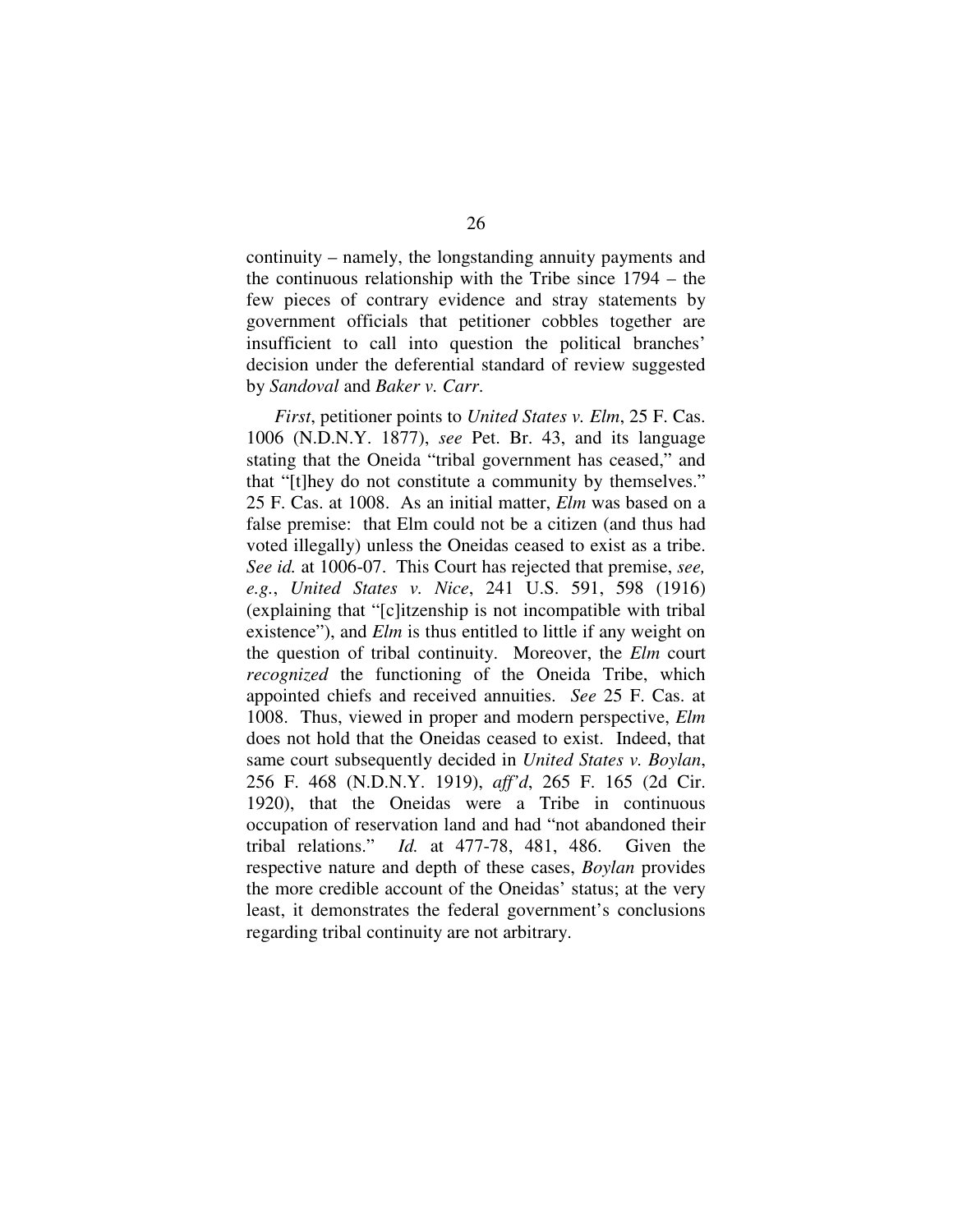*Second*, petitioner cites to short excerpts from six government reports between the years 1891 though 1906, each of which allegedly establishes that the Oneidas ceased to exist. *See* Petr. Br. 43-45. Five of these six citations, however, are from United States reports that merely claim that the Oneidas have no reservation – not that their tribal structure ceased to exist. Tribal existence and reservation occupation are distinct issues, and petitioner's "evidence" thus does nothing to undermine the case for the Oneidas' continuous existence.<sup>14</sup> Moreover, these excerpts concerning reservation land are overwhelmed by extensive other evidence from that time period establishing that the Oneidas existed as a Tribe and, indeed, inhabited a reservation. For example, the Annual Reports of the Commissioner of Indian Affairs cited by petitioner reveal that the Oneidas existed throughout this time period, in substantial numbers, occupying a 350-acre "Oneida reserve," *see* 1870-1920 *Comm'r of Indian Affairs Ann. Reports*, and the maps accompanying those Annual Reports all display an Oneida Reservation for this challenged time period, *see id.* 15

<sup>&</sup>lt;sup>14</sup> For the same reason, petitioner's citation of a 1950 Senate Report concerning the Oneidas' reservation, *see* Petr. Br. 45, proves nothing about the Oneidas' tribal status. In contrast, the Oneidas' tribal existence that year is demonstrated by correspondence from the Bureau of Indian Affairs memorializing the United States' payment of annuities to the Oneidas in 1950. *See* Letter from Bureau of Indian Affairs to William Rockwell (Oneida chief) of Aug. 28, 1950.

 $15$ <sup>15</sup> The sixth source cited by petitioner for this time period is a New York census map from 1892, which "depicts no Oneida Reservation." Petr. Br. at 44. However, other portions of 1892 United States Extra Census Bulletin – which contains the cited map – confirm the Oneidas' tribal existence in that year. Among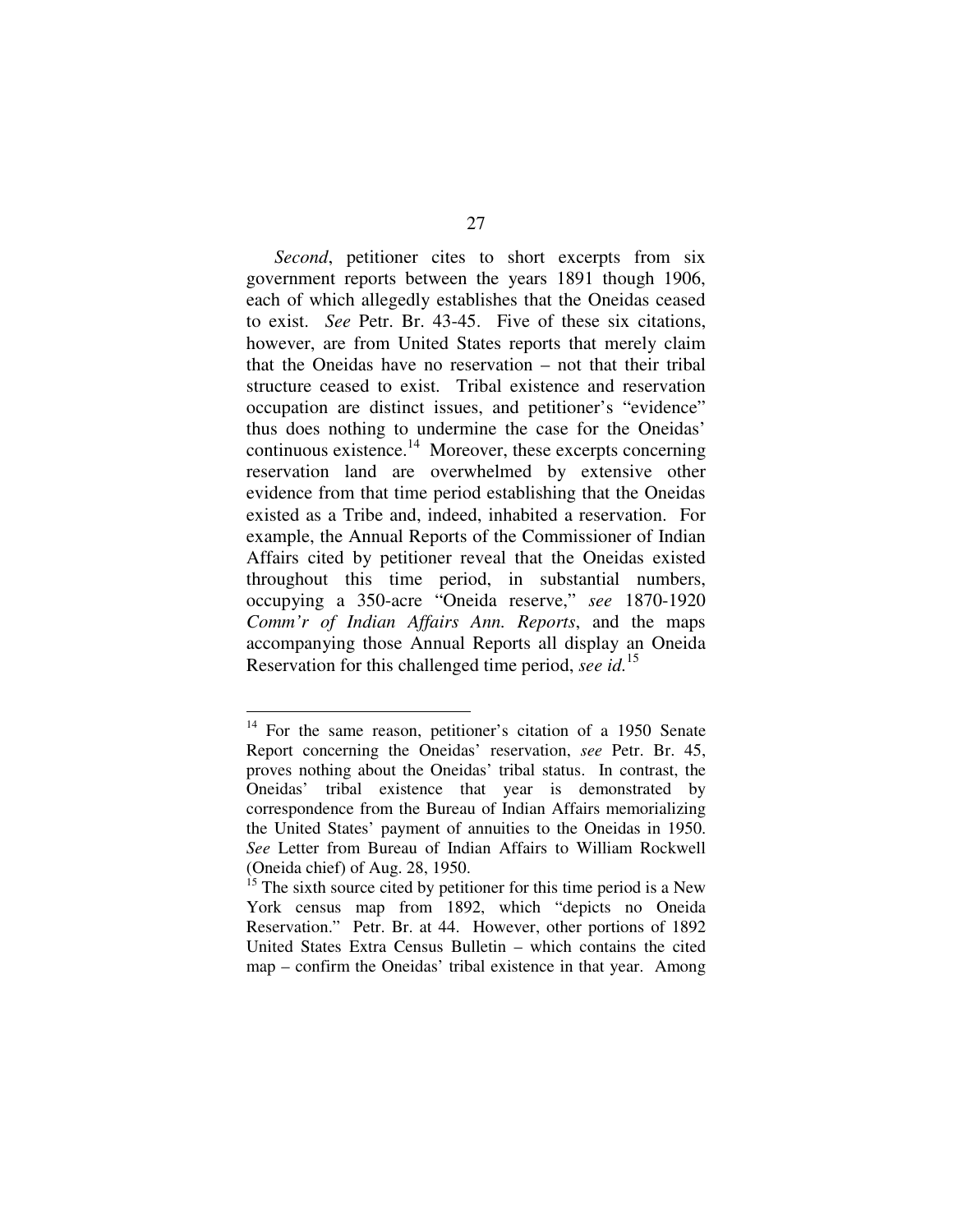Moreover, this is but a small portion of the evidence supporting the Tribe's continuous existence throughout the period from 1891-1906, when petitioner claims the Oneidas ceased to exist. New York's state census in 1892 and 1905 included population enumerations for the Oneida Reservation, *see* Francis M. Hugo, *Manual for Use of the Legislature of the State of New York* 270 (1918); Bureau of Indian Affairs census rolls throughout the period included populations of Oneidas, *see New York Iroquois Censuses, 1886-1924* (Heritage Books 2001); and newspaper reports throughout the period described meetings of the general council of the Oneida as well as the participation of the Oneidas in the Six Nations Council, *see, e.g.*, Oneida Semi-Weekly Union, July 15, 1893, at 2. Again, at the very least, this considerable evidence of the Oneidas' tribal existence neutralizes petitioner's scant evidence to the contrary and demonstrates that substantial evidence supports the federal government's recognition of the Oneidas' continuous existence.

*Finally*, petitioner points to two scraps of evidence postdating *Boylan* (which confirmed the Oneidas' status as a Tribe). *See* Petr. Br. at 45. But the 1925 letter of an inferior

other things, that Census Bulletin describes the Oneidas' population (212), depicts the Oneida Tribe's chiefs, and discusses the payment of annuities to the Tribe. *The Six Nations of New York: The 1892 United States Extra Census Bulletin* 6, 77-78 (Cornell Univ. Press 1995). Moreover, the 1892 Report of the Commissioner of Indian Affairs belies the census map cited by petitioner, as it both refers to the "Oneida Reserve" and displays the Oneida Reservation on an accompanying map. *See* 1892 *Comm'r of Indian Affairs Ann. Report*. Thus, at the very least, substantial evidence supports the political branches' conclusion that the Oneidas have existed continuously, including in 1892.